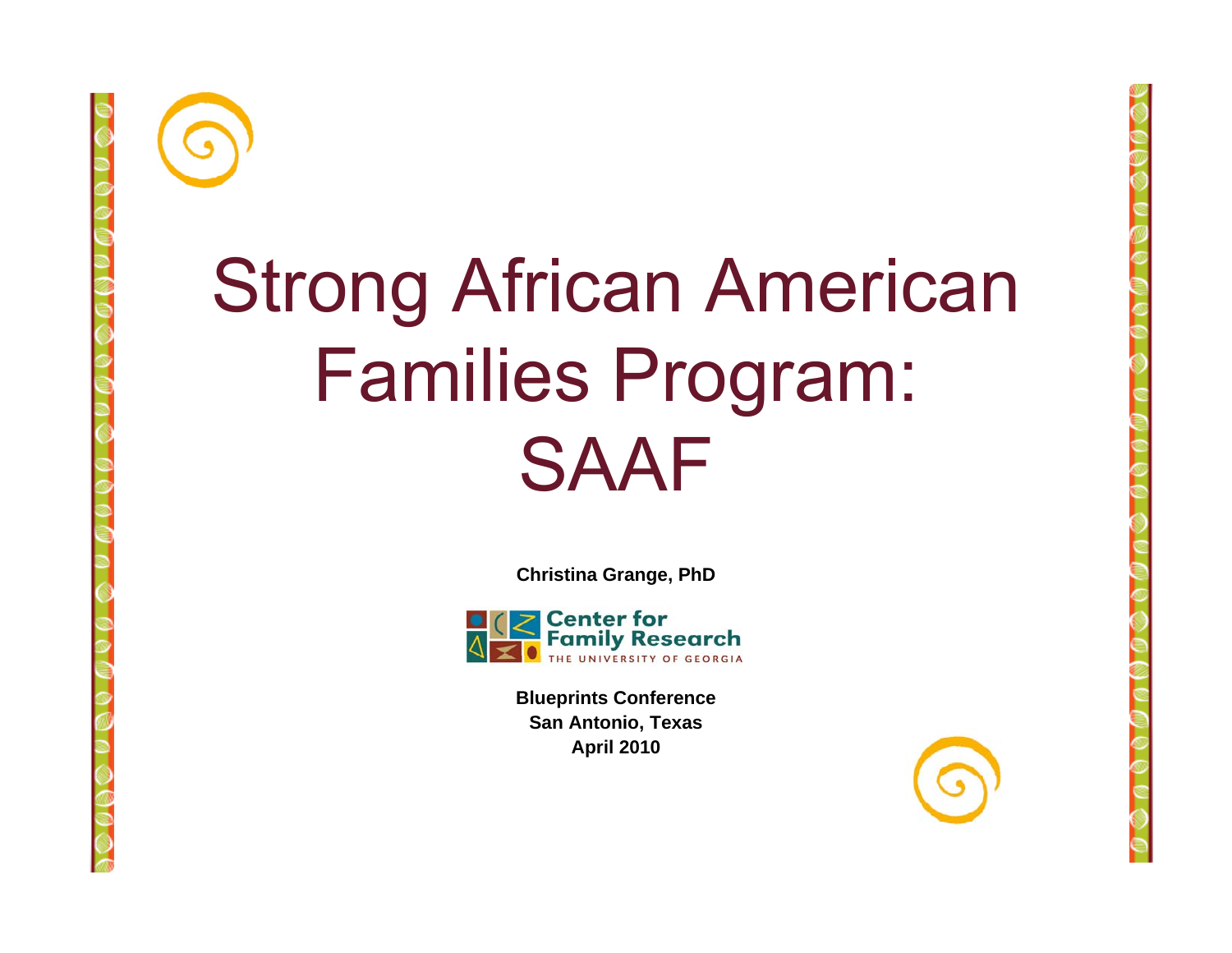### Overview of Rural African Americans in the South

- African American Population: 49%
- • Living in poverty: 29% compared to 17% of general population
- •Mean weekly wage: \$471
- •Median annual household income: \$21,245
- Adults with < high school education: 45%
- Single woman headed families: 48%
- Unemployment: men, 34%; women, 41%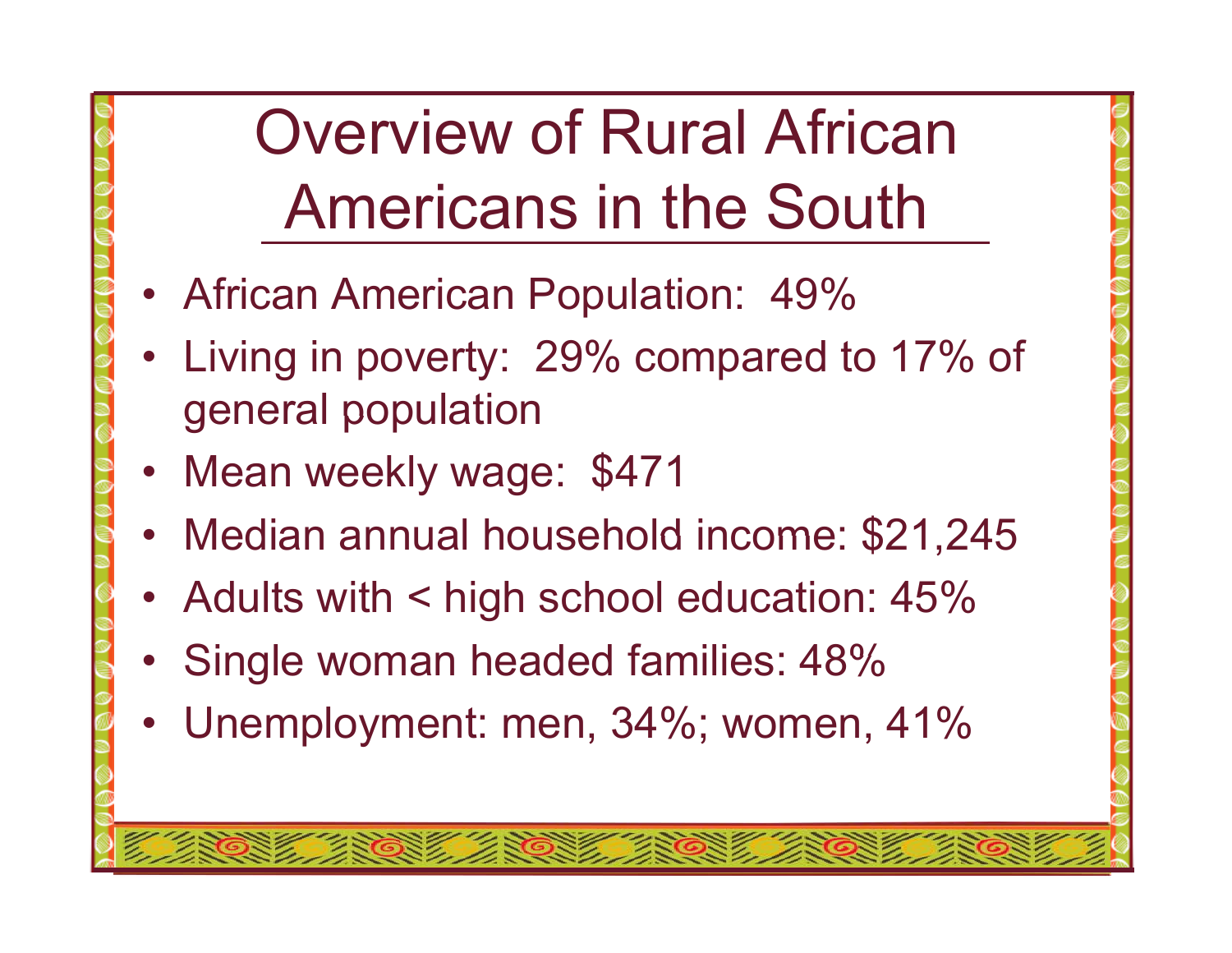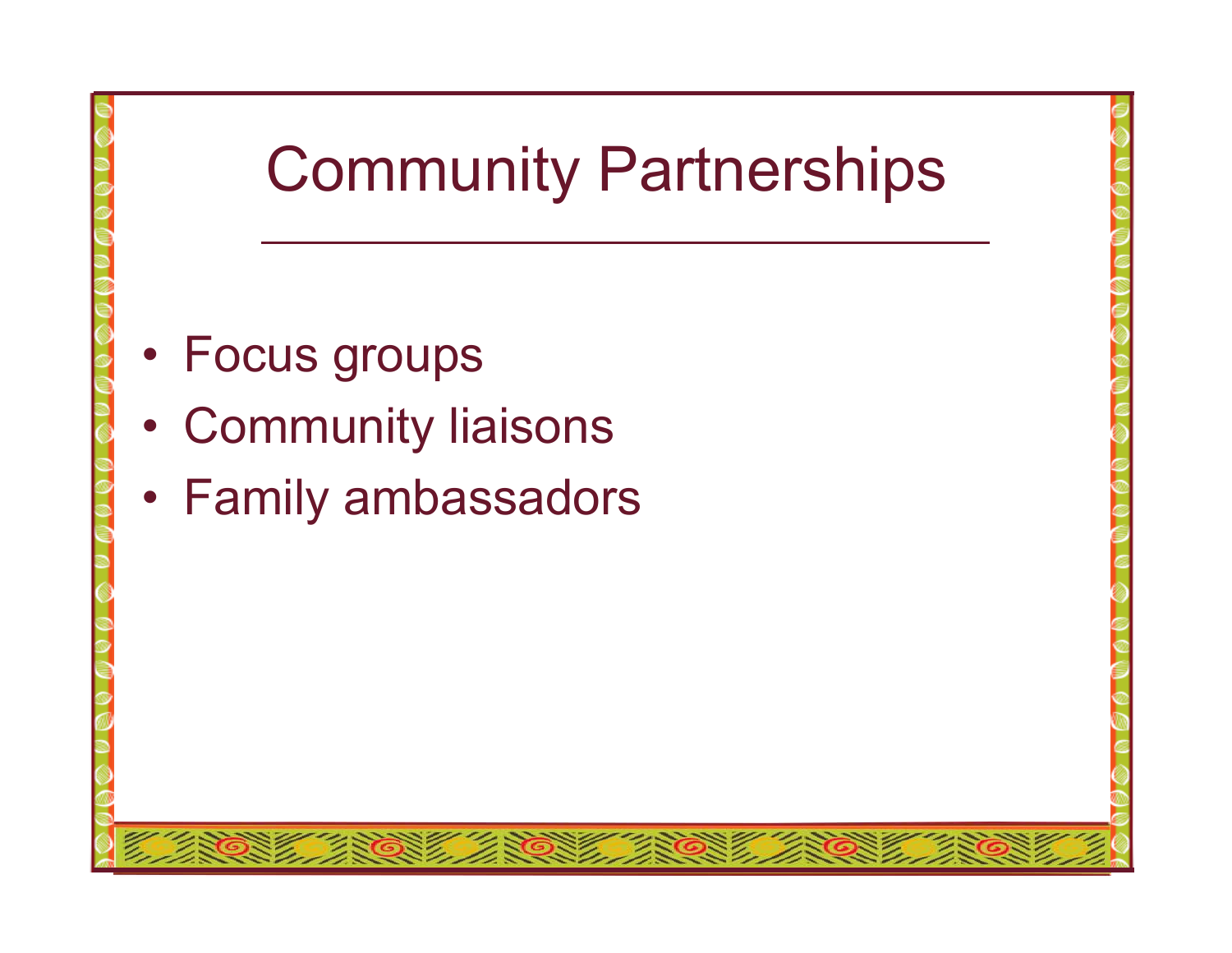

The goal of SAAF is to build on the strengths of African American families that make their children less likely to get involved in problems, particularly alcohol and substance use, that face today's youth.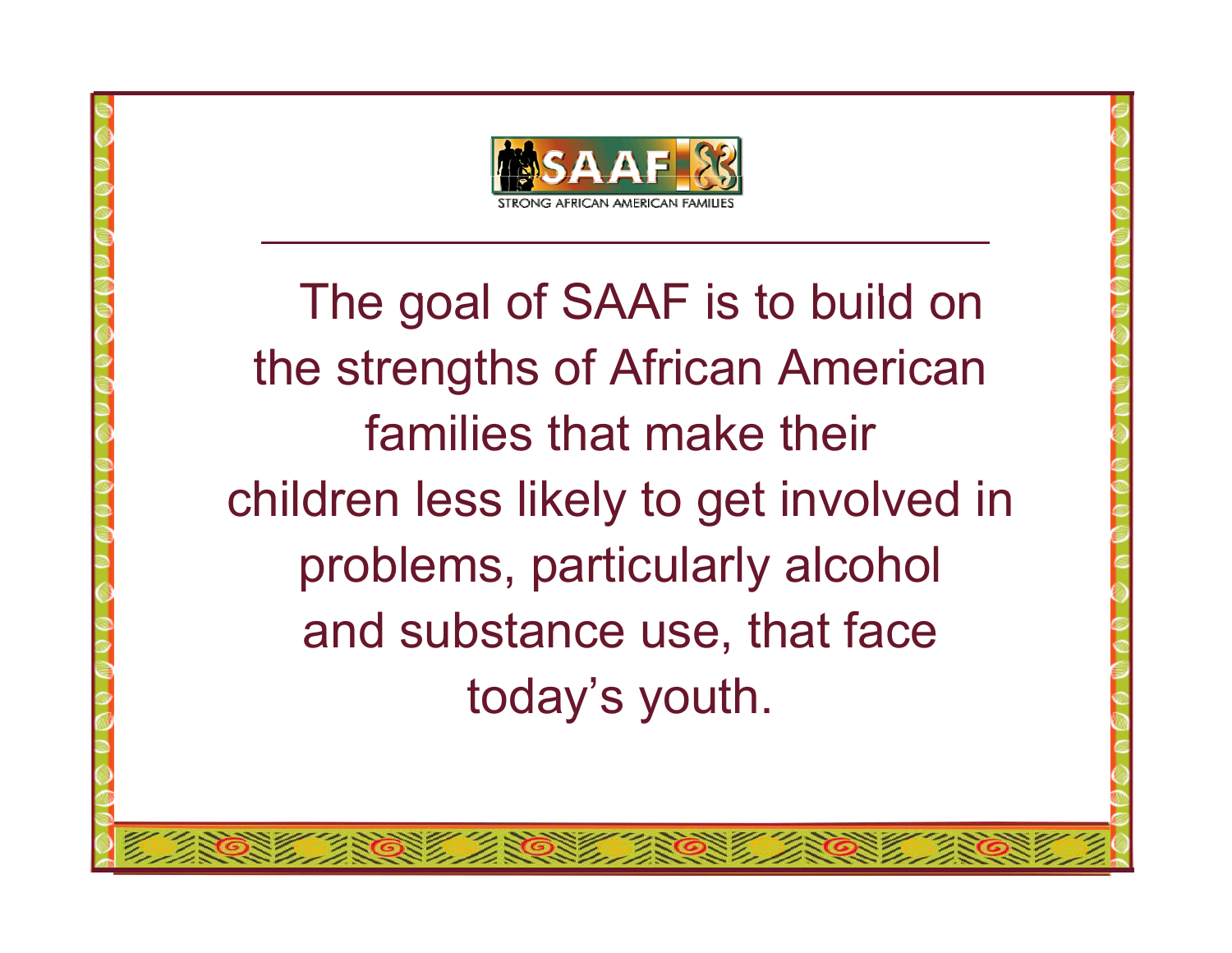The Strong African American Families Program (SAAF)

- **Based on over a decade of research of**
	- rural African American children
	- $\mathcal{L}_{\mathcal{A}}$  , and the set of the set of the set of the set of the set of the set of the set of the set of the set of the set of the set of the set of the set of the set of the set of the set of the set of the set of th – longitudinal pathways
		- competence
		- psychological adjustment
		- use of alcohol and other substances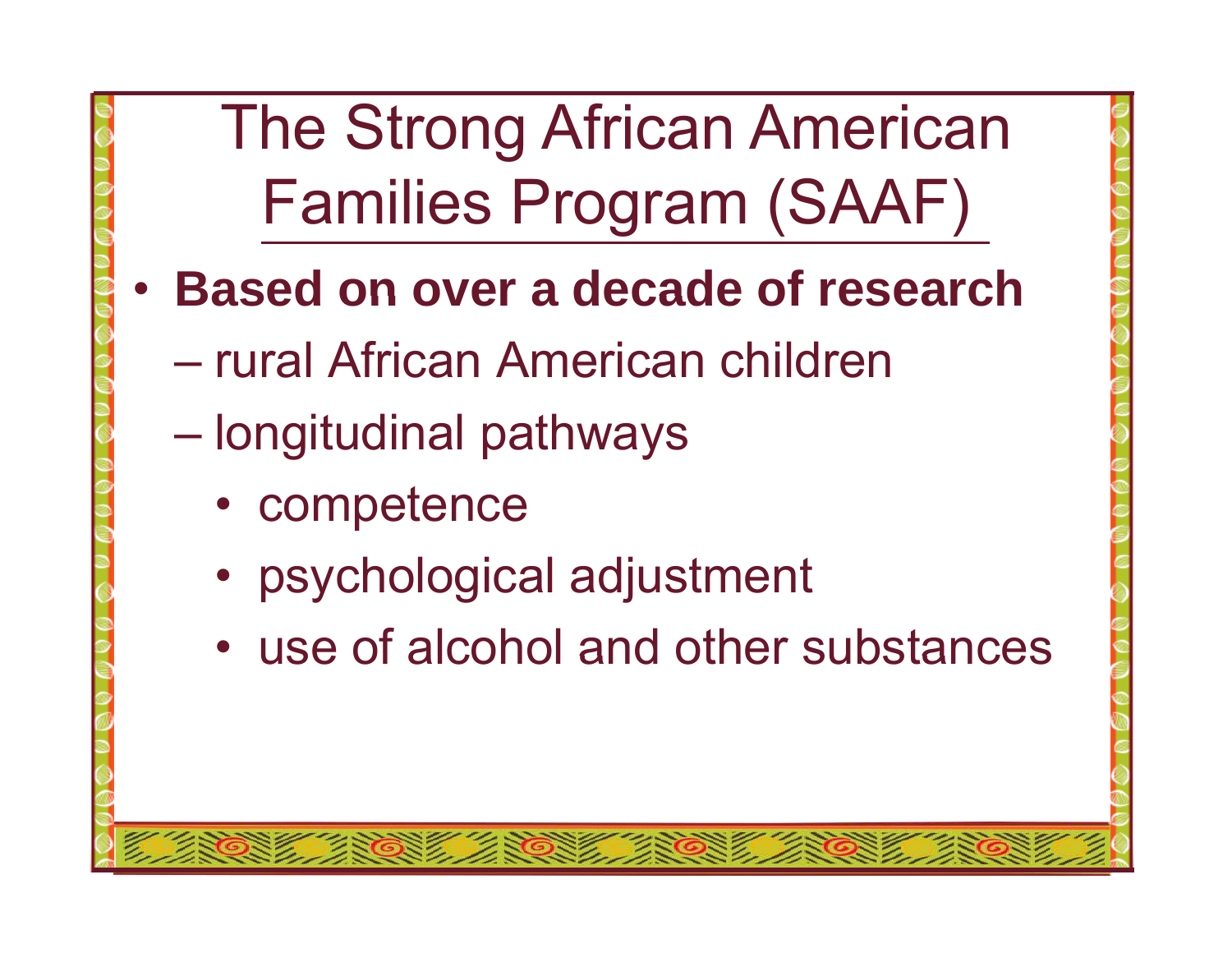# A Randomized Prevention Trial of The Strong African American Families Program (SAAF)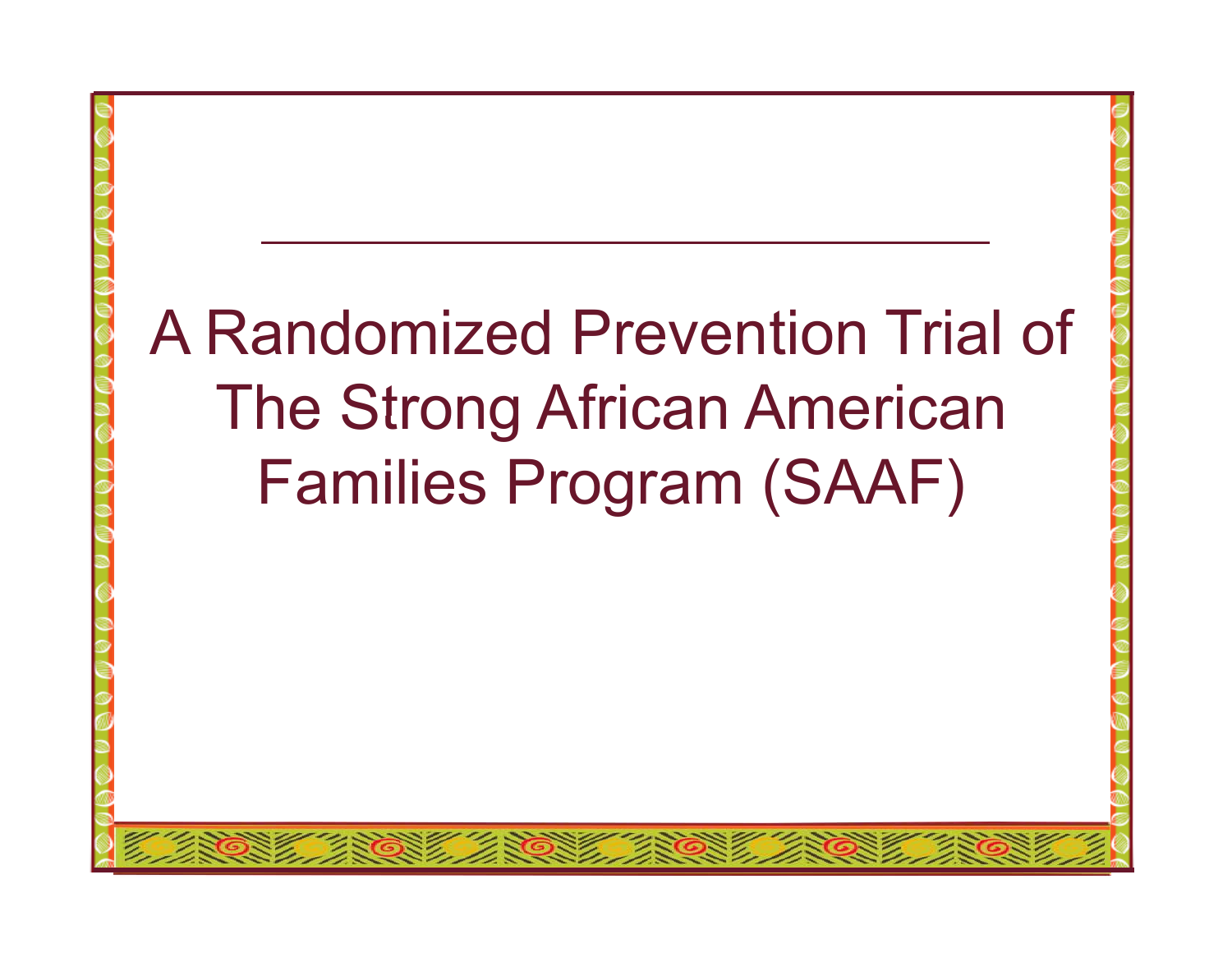The Strong African American Families Program (SAAF)

- • **Using data from this research**
	- $\mathcal{L}_{\mathcal{A}}$  , and the set of the set of the set of the set of the set of the set of the set of the set of the set of the set of the set of the set of the set of the set of the set of the set of the set of the set of th prevention tar gets identified
	- $\mathcal{L}_{\mathcal{A}}$  , and the set of the set of the set of the set of the set of the set of the set of the set of the set of the set of the set of the set of the set of the set of the set of the set of the set of the set of th program designed
	- $\mathcal{L}_{\mathcal{A}}$  , and the set of the set of the set of the set of the set of the set of the set of the set of the set of the set of the set of the set of the set of the set of the set of the set of the set of the set of th –efficacy evaluated using culturally sensitive measures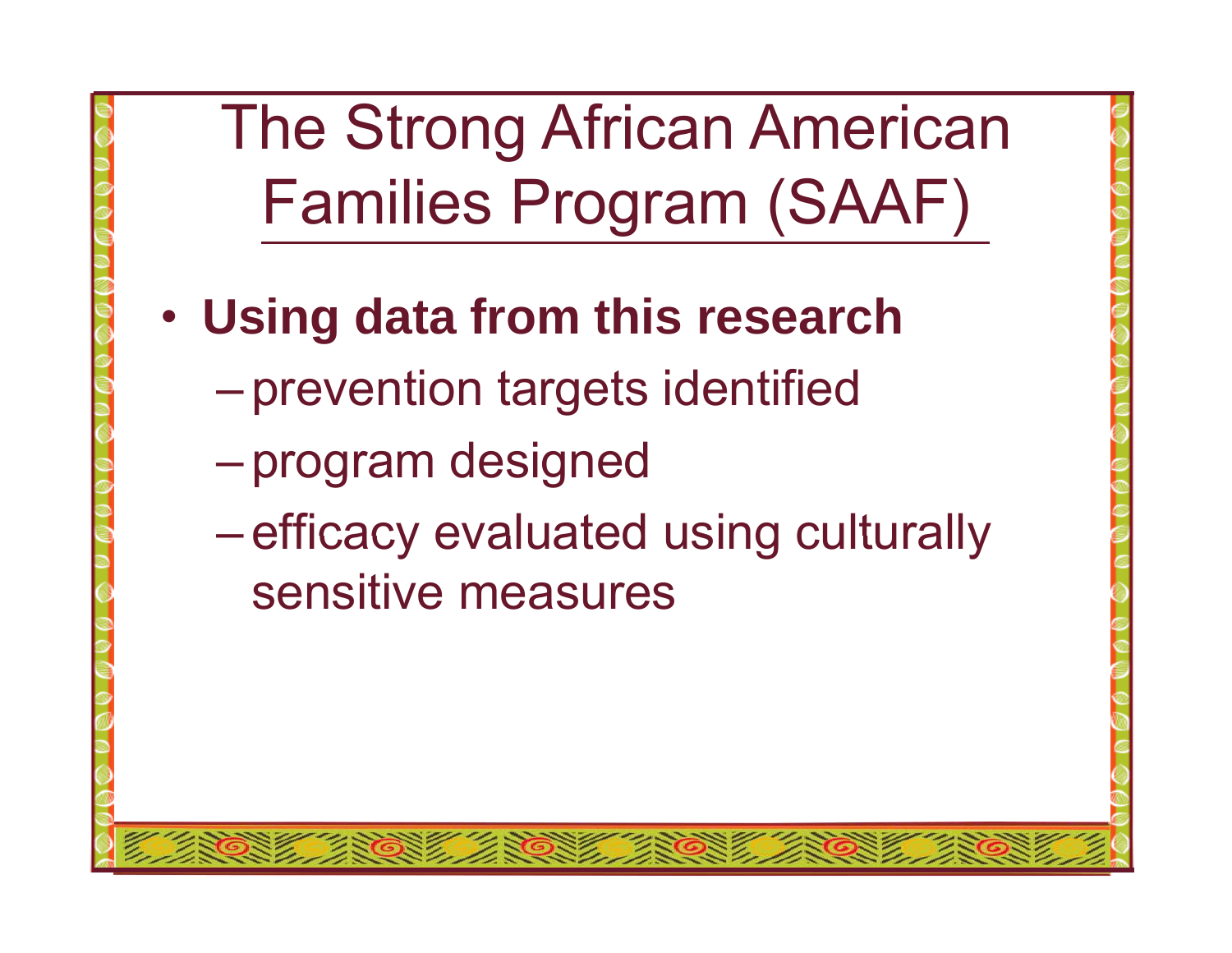#### More About SAAF

- Builds on other programs
- •family centered
- enhances competence
	- Care givers
	- Youth
- •• designed to prevent use of alcohol and other substances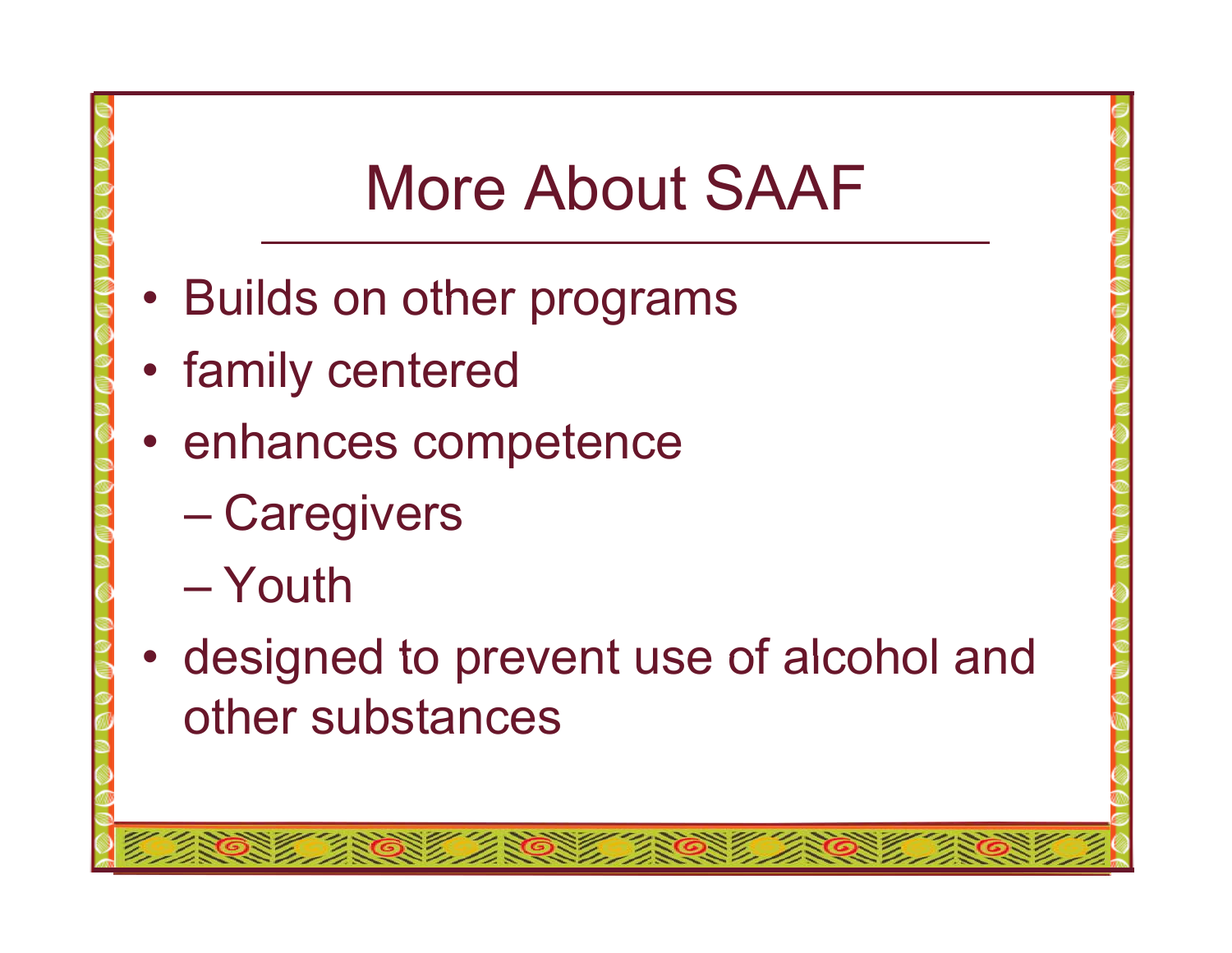#### SAAF Intervention: Implementation and Fidelity

- • **Weekly meetings**
	- 7 consecutive weeks
	- at community facilities
	- two separate, concurrent, 1-hr sessions
		- •**Caregiver**
		- Youth
	- joint parent-youth session, 1 h r
	- 14 hrs of prevention training provided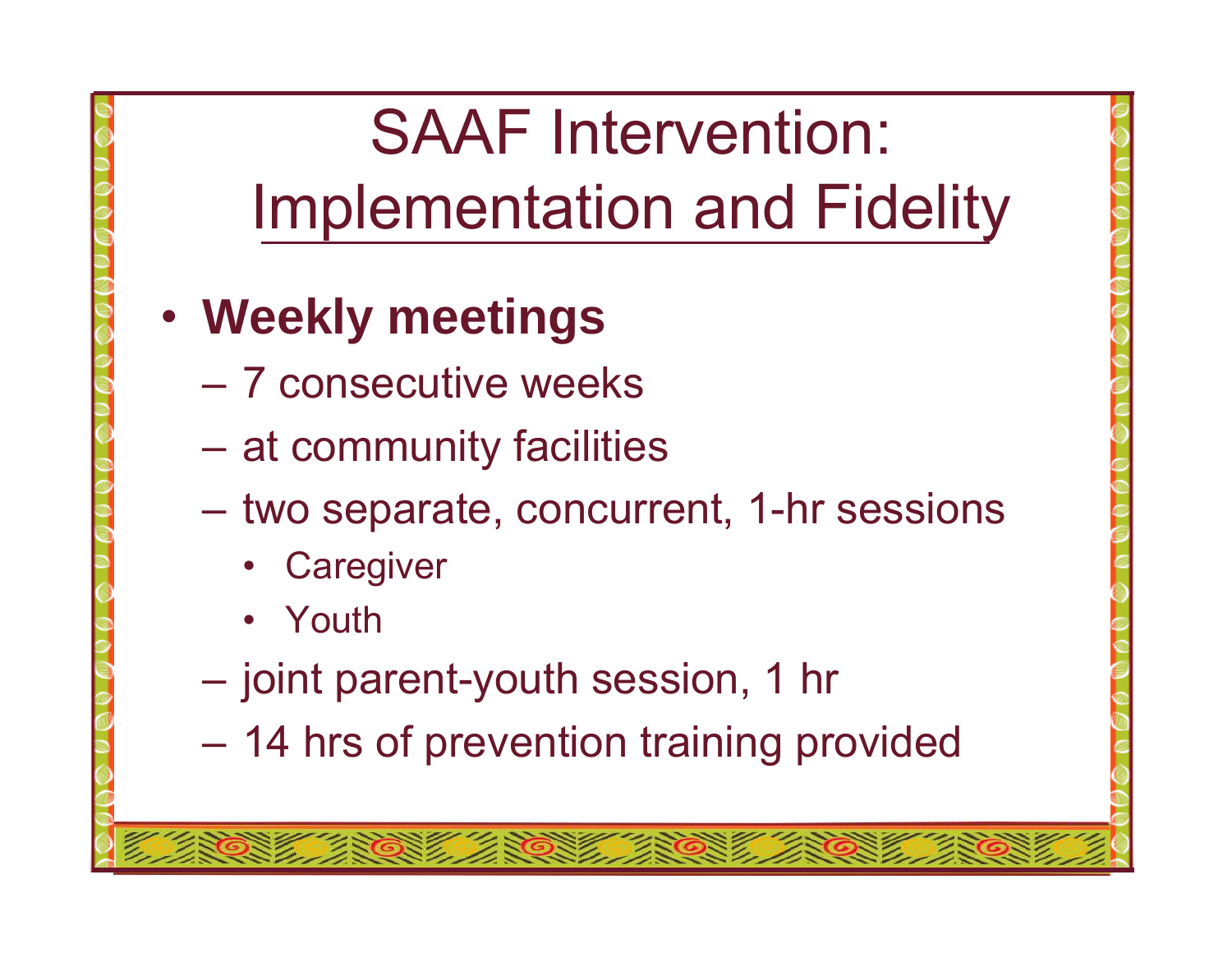#### Randomized Prevention Trial

#### • **667 African American families**

- mothers
- 11-year-olds
- •**from rural Georgia**
- •**369 participant families**
- **298 control families**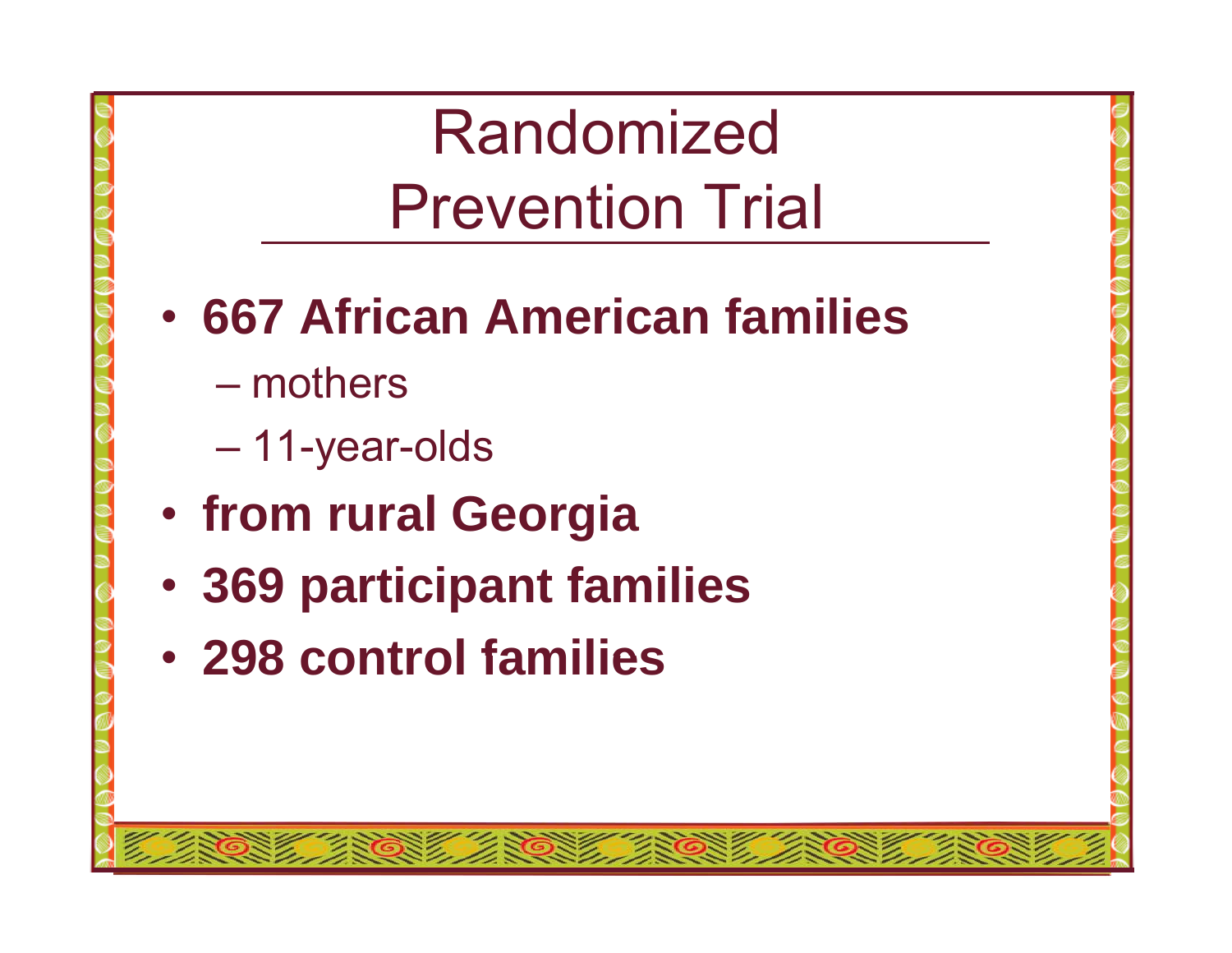#### Randomized Prevention Trial

- **Assessments**
	- Pretest
	- Posttest
		- 3 months after intervention ends
	- $\mathcal{L}_{\mathcal{A}}$  , and the set of the set of the set of the set of the set of the set of the set of the set of the set of the set of the set of the set of the set of the set of the set of the set of the set of the set of th Follow-up
		- 24 months after intervention ends
	- Data collection
		- in-home using laptop computers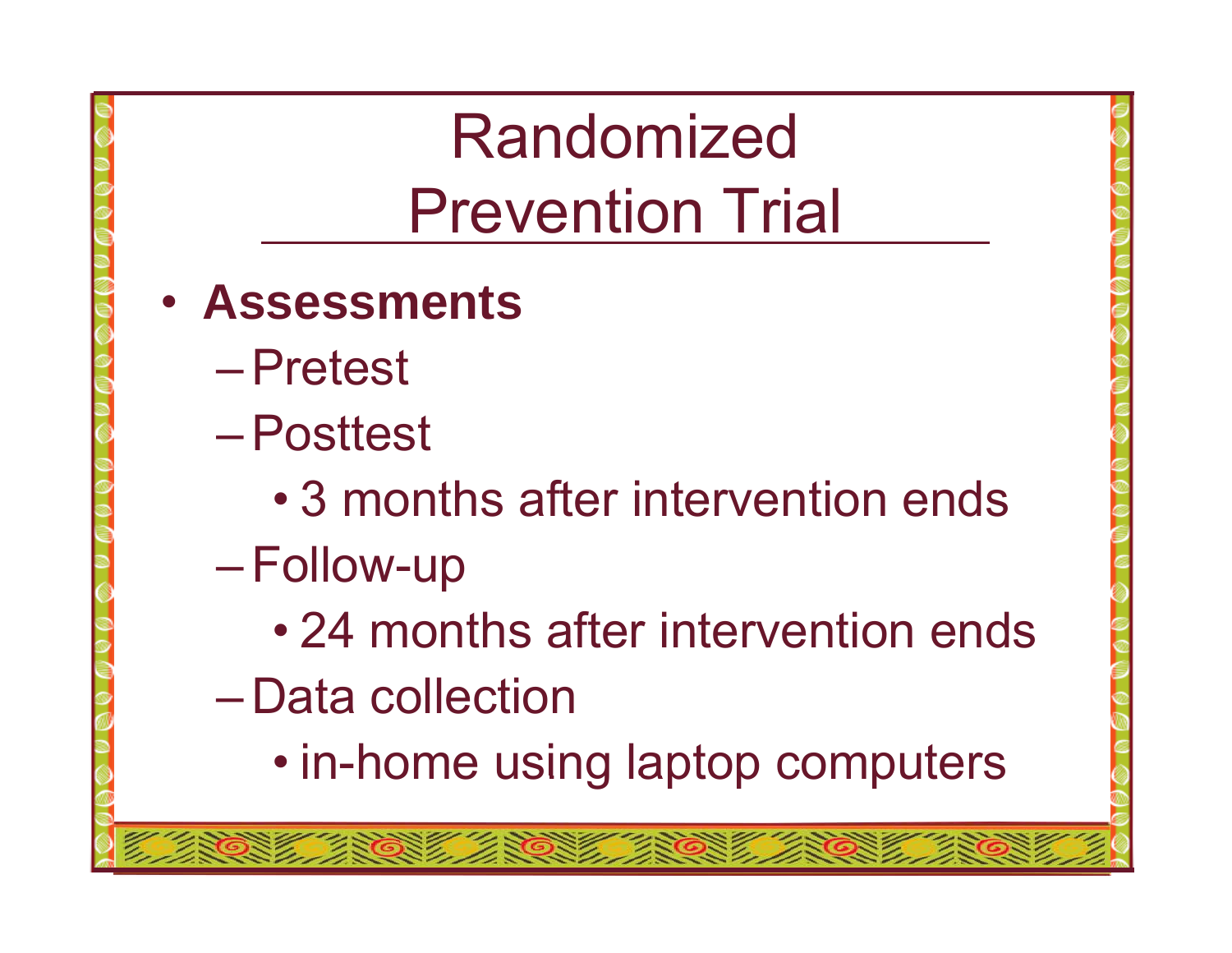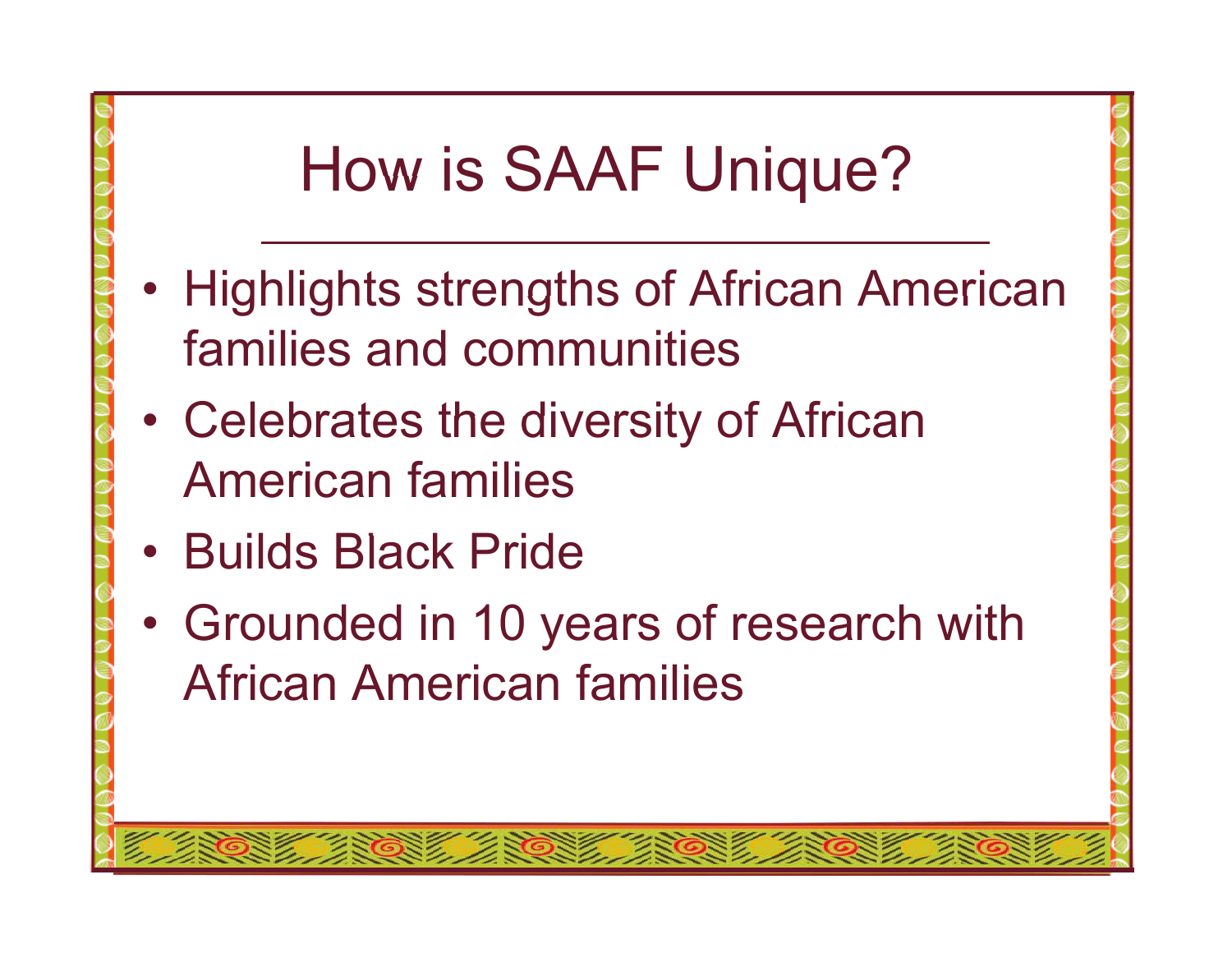## Elements of SAAF Implementation

- Funding
- Facilitators
- Location
- Recruitment
- Childcare
- Transportation
- Incentives
- Meals or Snacks
- •**Scheduling**
- Registration and Fees
- Equipment
- Certificates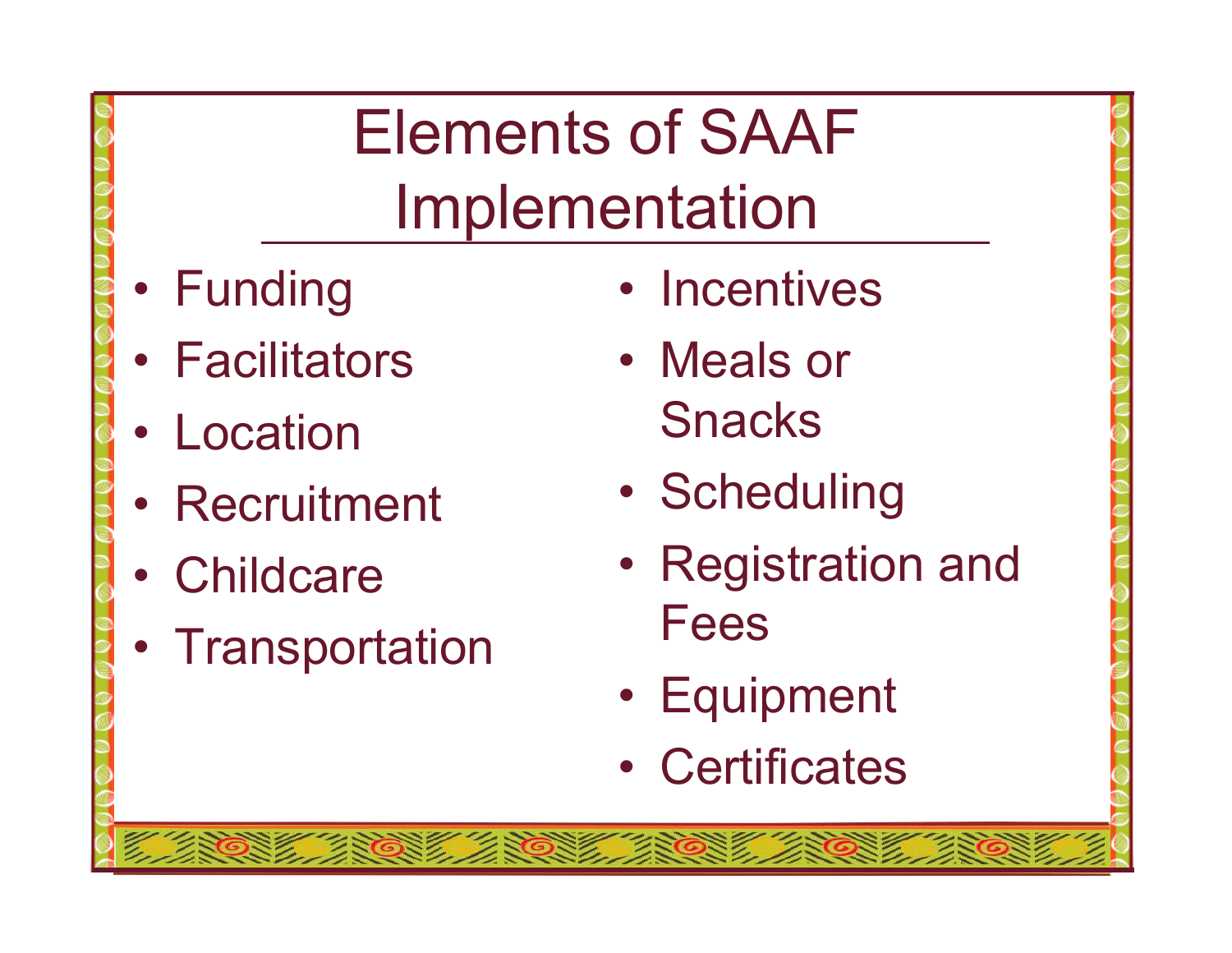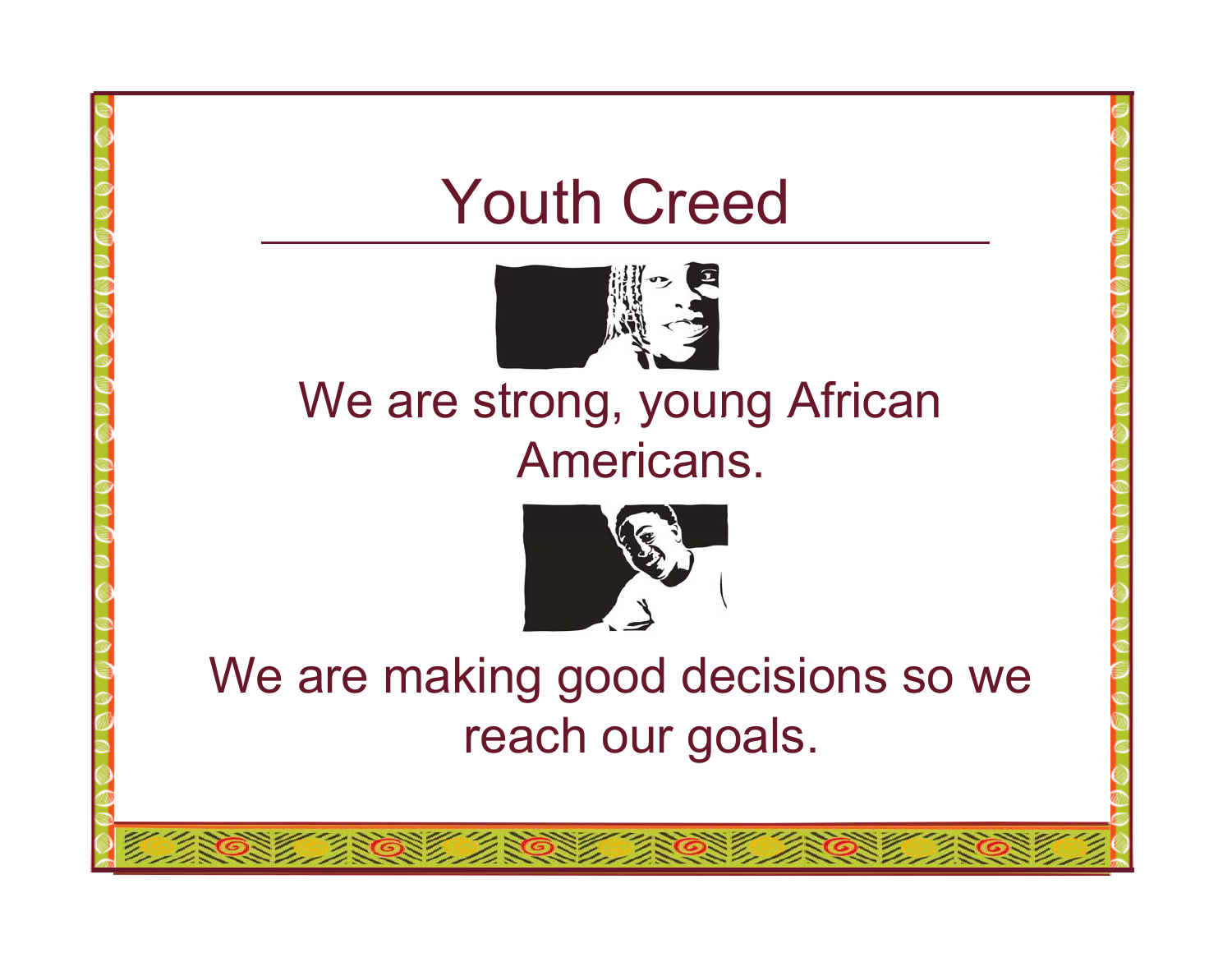#### Youth Session Goals (1-4)

- 1.. Visualize dreams for the future
- 2. Understand the importance of avoiding drug use
- 3. Understand normal development and learn how to deal with temptation for early sex
- 4. Identify risky situations and how to deal with pressures and temptations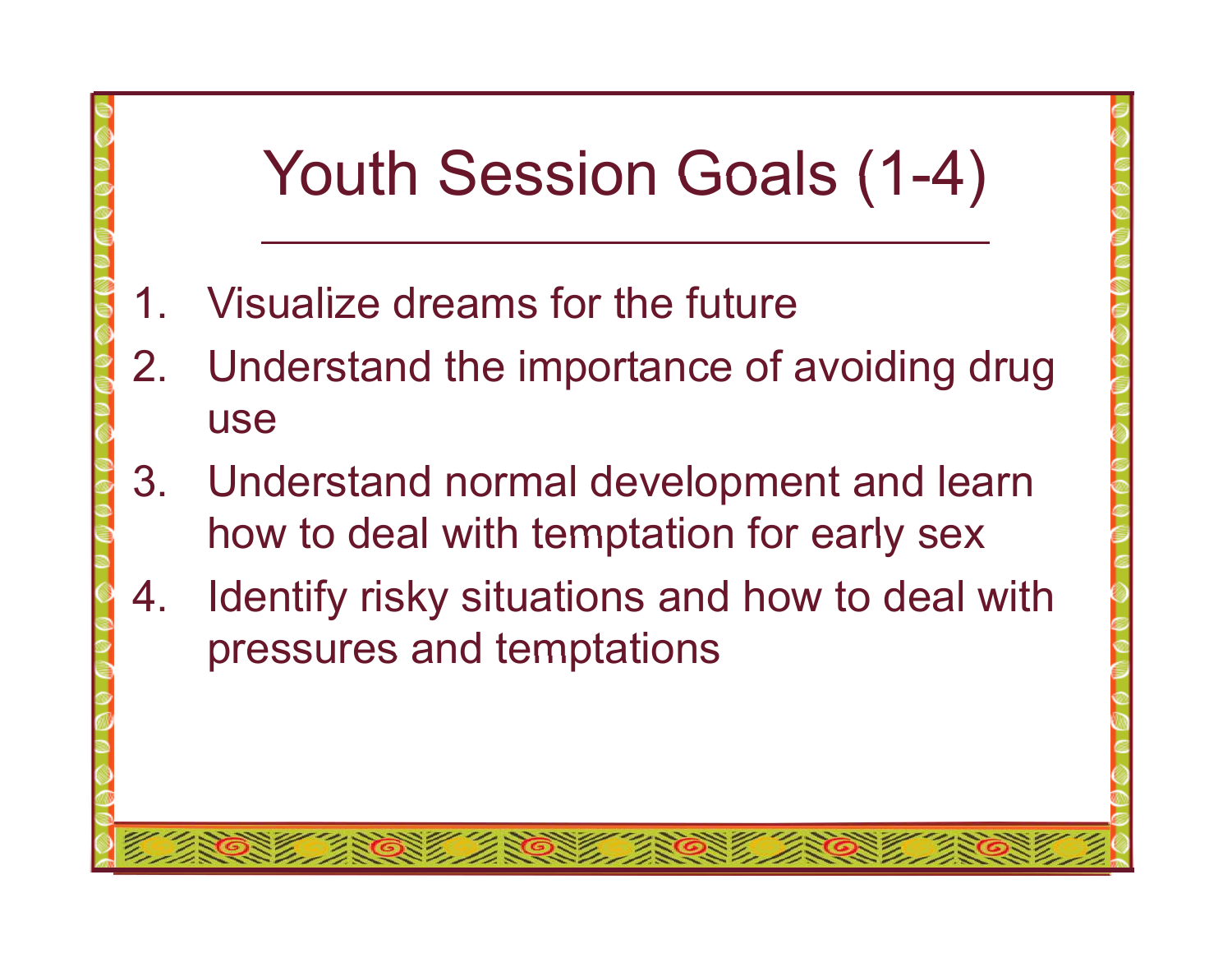# Youth Session Goals (5-7)

- 5. Learn specific steps for handling peer pressure and understand concerns of parents/caregivers
- 6. Learn skills for acting assertively in difficult situations
- 7. Understand the qualities of good friends and SAAF Session review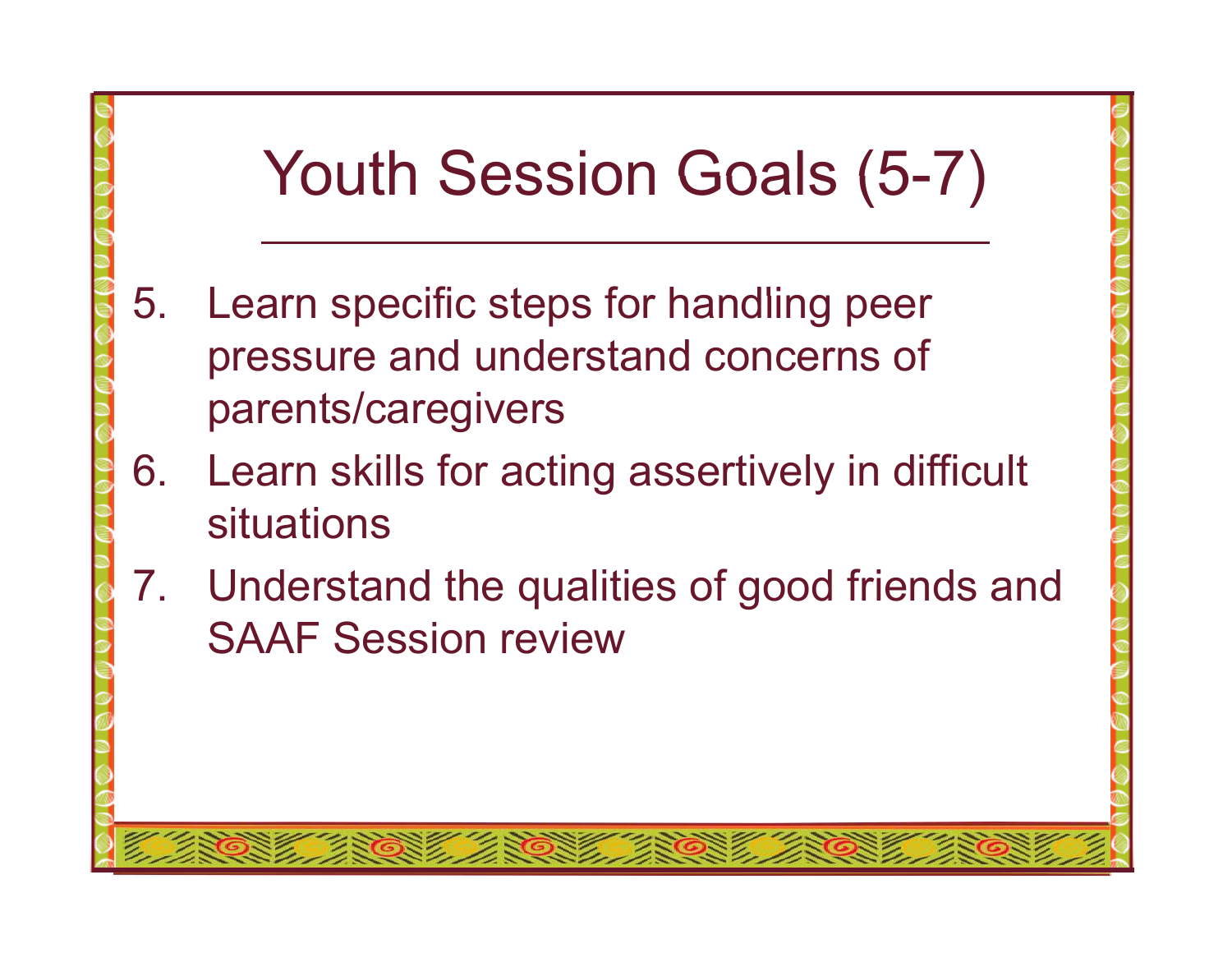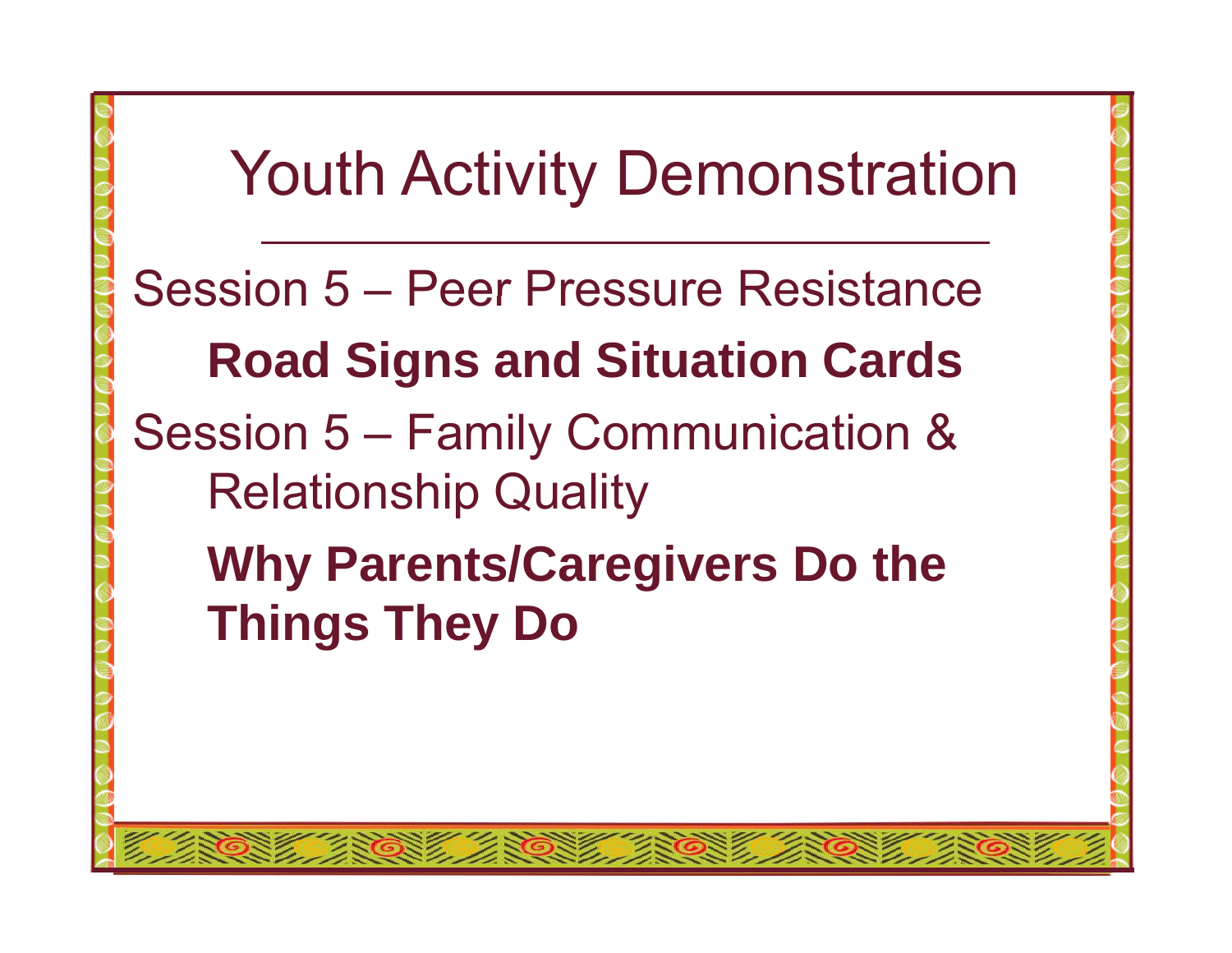



African American parents and caregivers are strong and caring.

We show love and set limits.

We are helping our children become responsible young adults.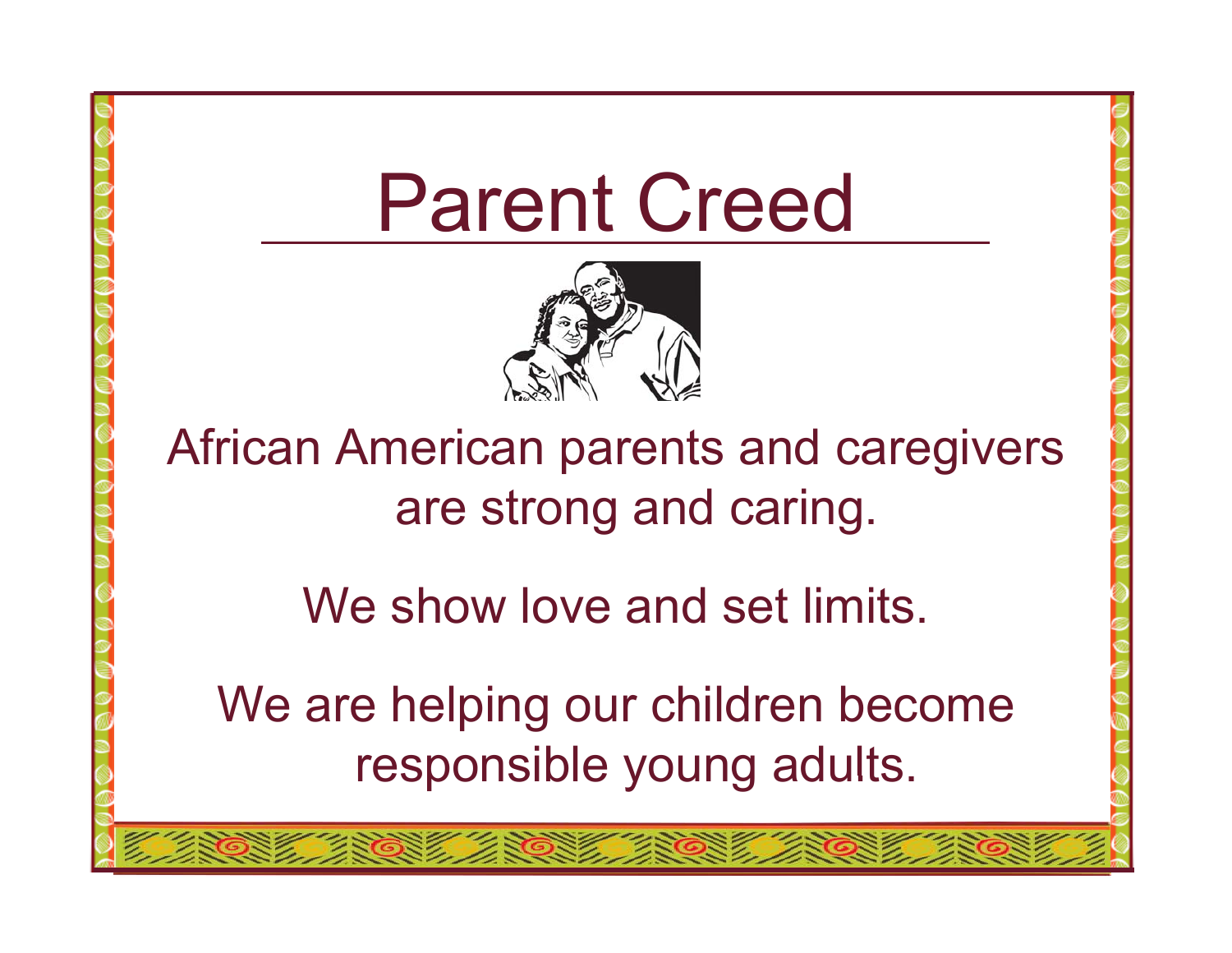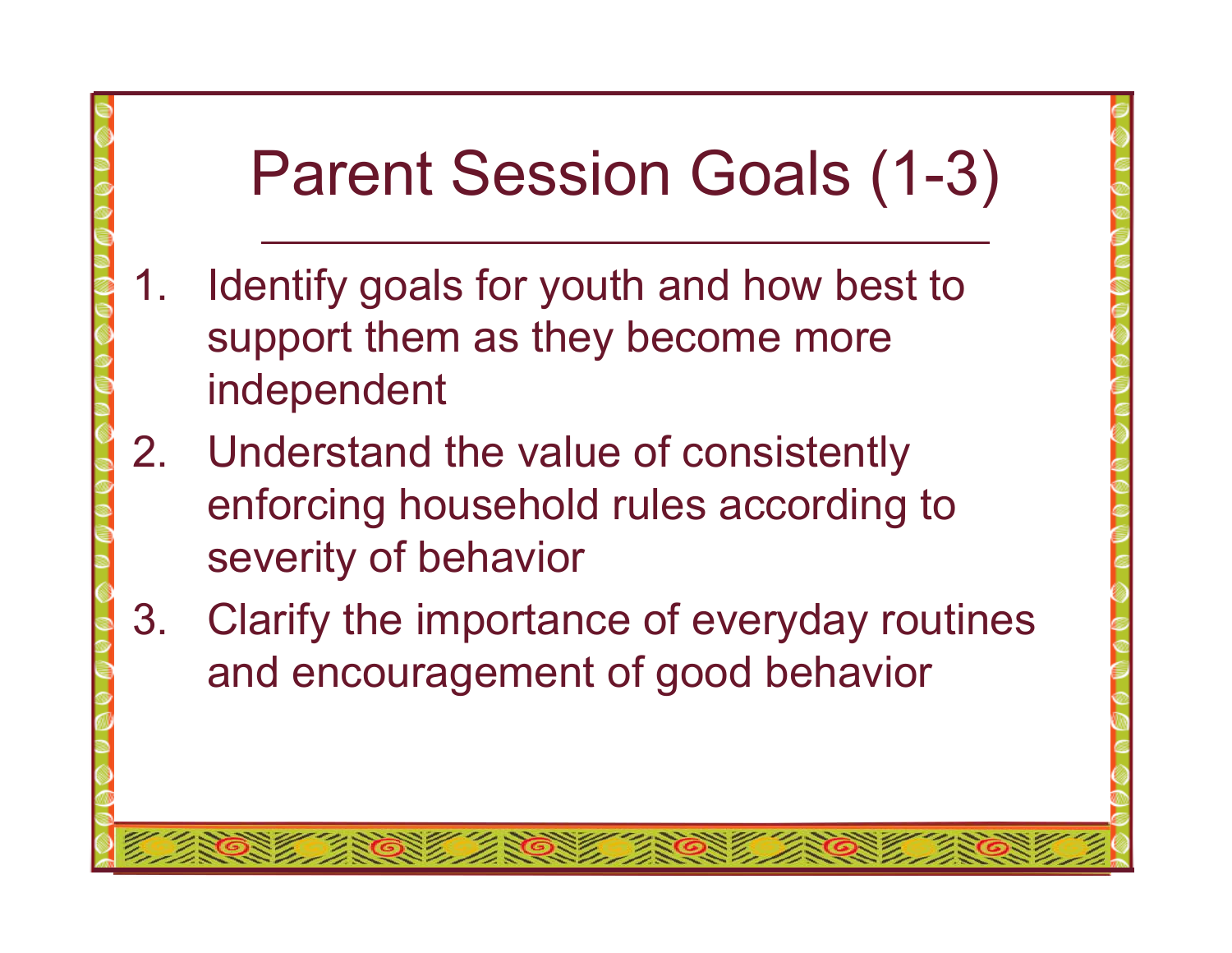### Parent Session Goals (4-7)

- 4. Learn ways to help youth succeed in school
- 5. Understand the prevalence of risk and how to protect against risk involvement
- 6. Discuss ways to handle discrimination and build positive racial pride
- 7. Focus on
	- a. Maintaining closeness as youth grow
	- b. Using community resources to raise strong youth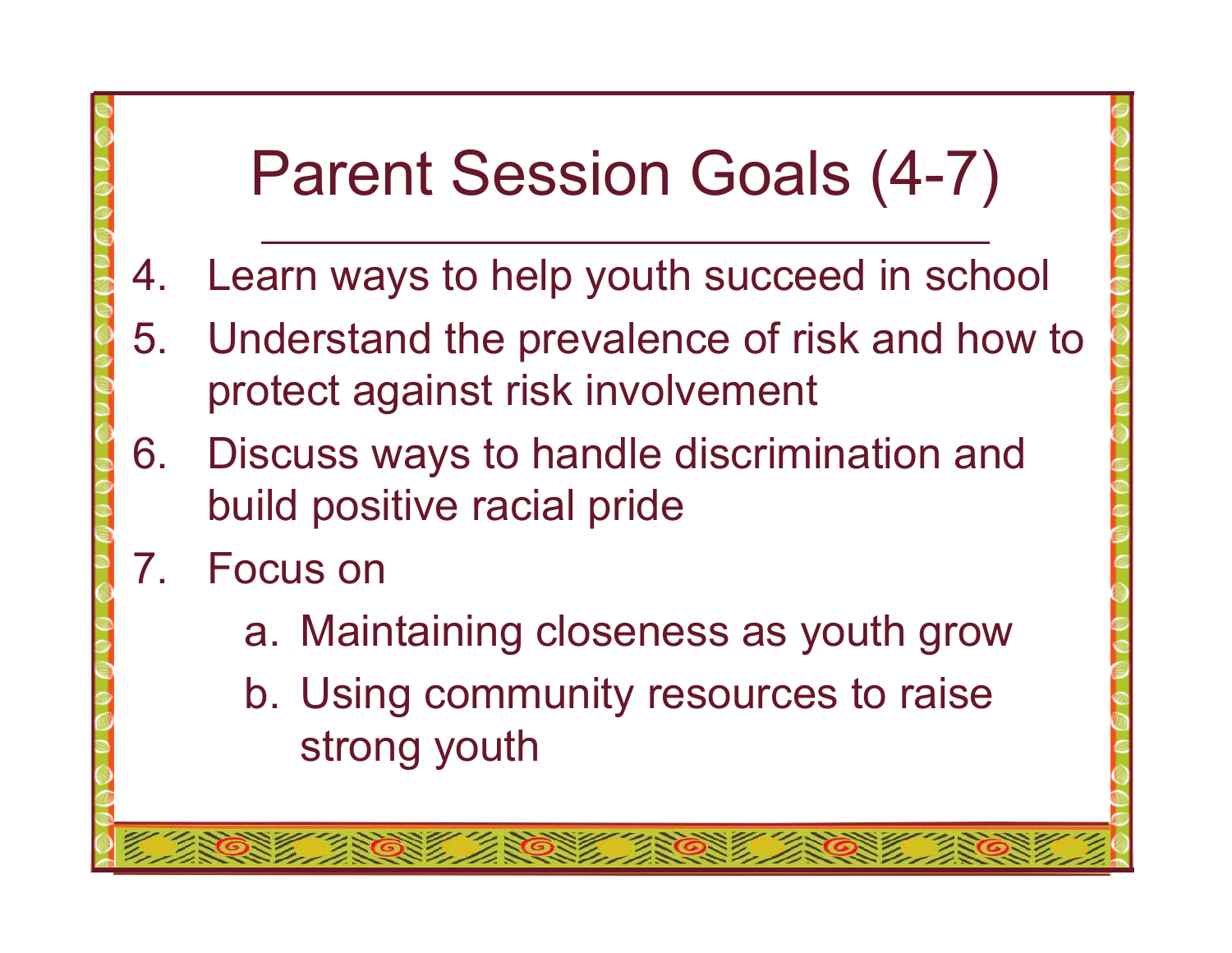Parent Activity **Demonstration** 

Session 5 – Family Communication **Who, What, When and Where**  Session 6 – Racial Socialization**Matching Views to Actions Actions**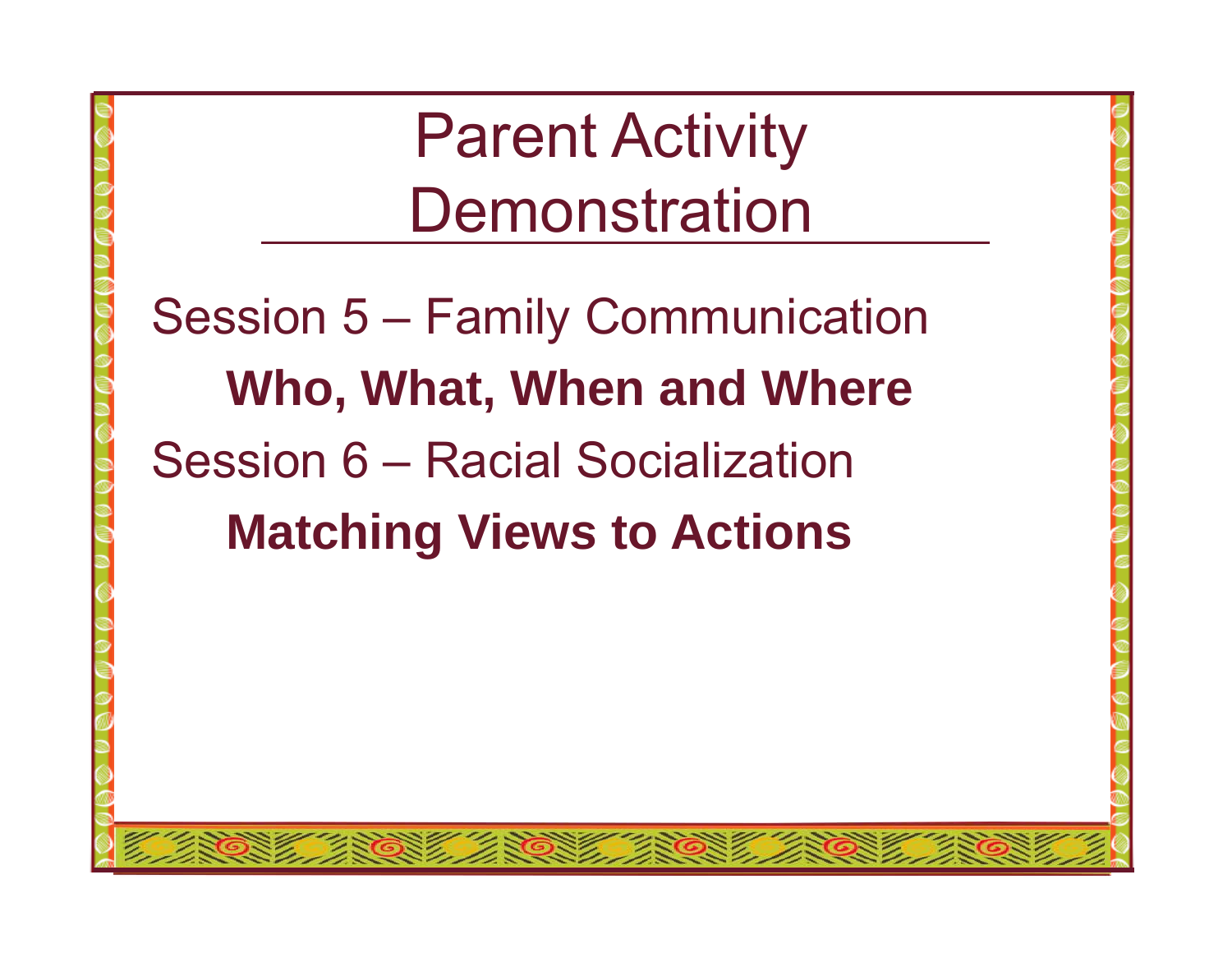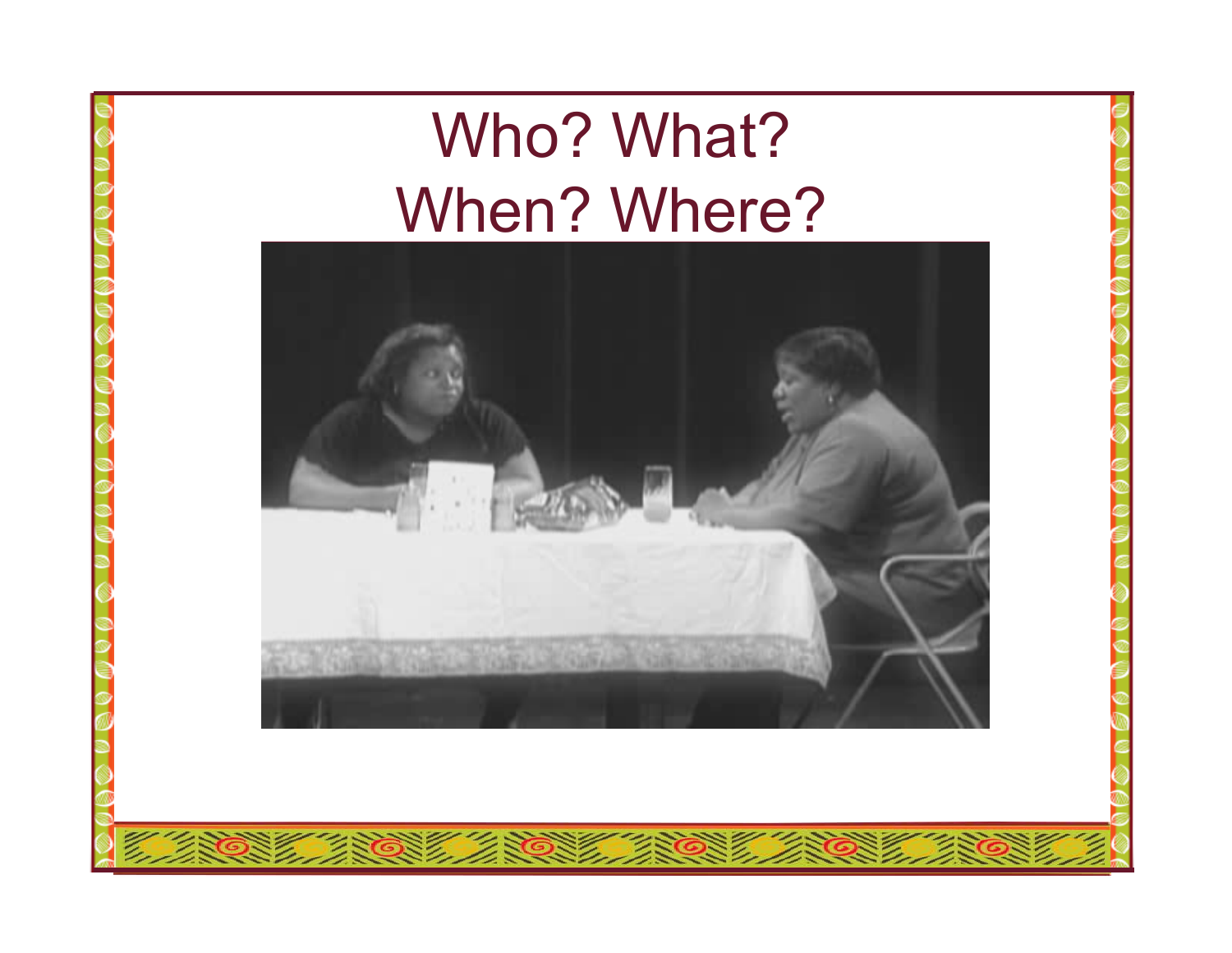# Family Creed African-American families care about each other and have fun to gether. We are making a difference in the world.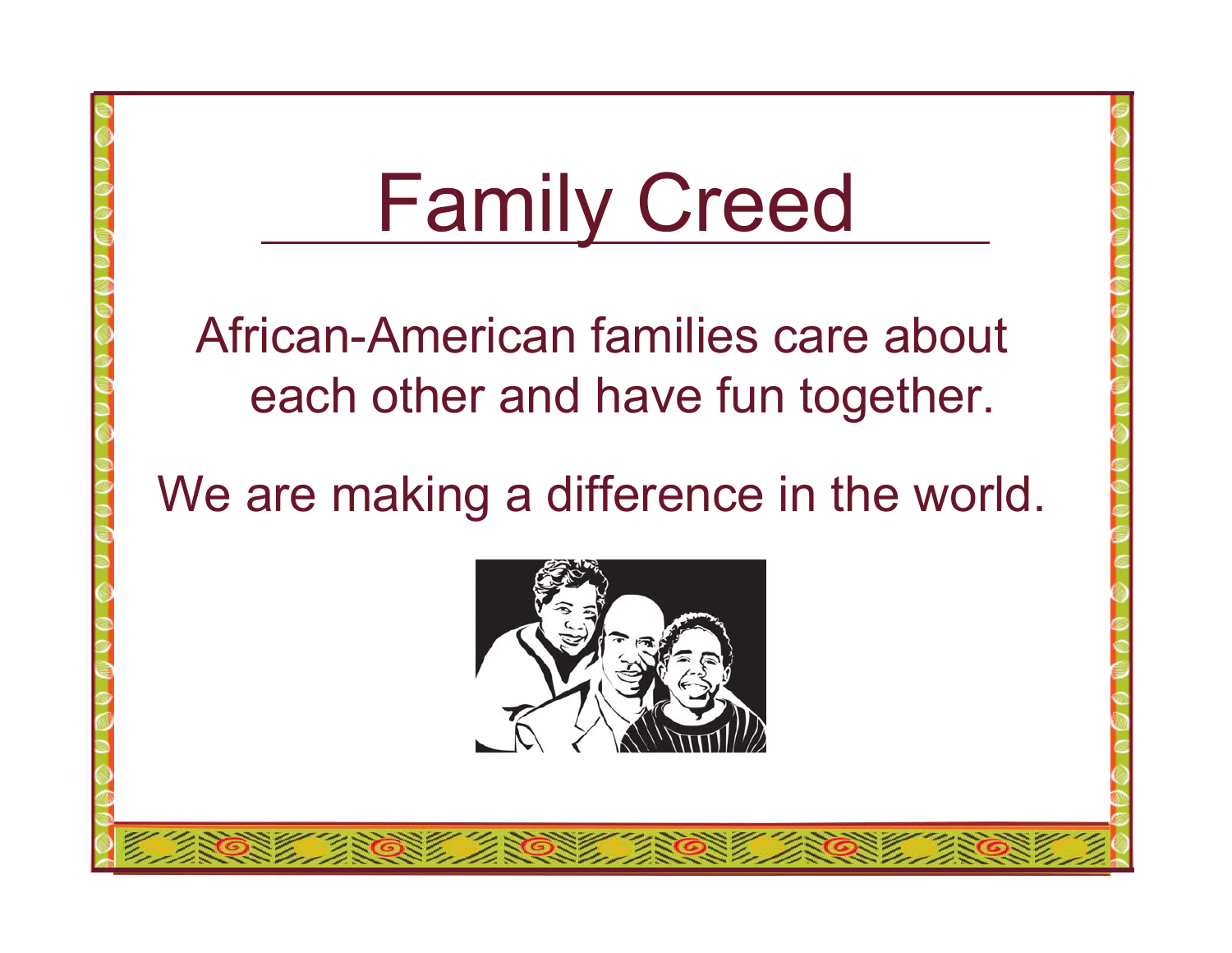## Family Session Goals (1-3)

- 1. Focus on building positive relationships and enhancing parental involvement
- 2. Develop a shared understanding of family rules and values
- 3. Understand how to increase communication about sex and understand stress that family members face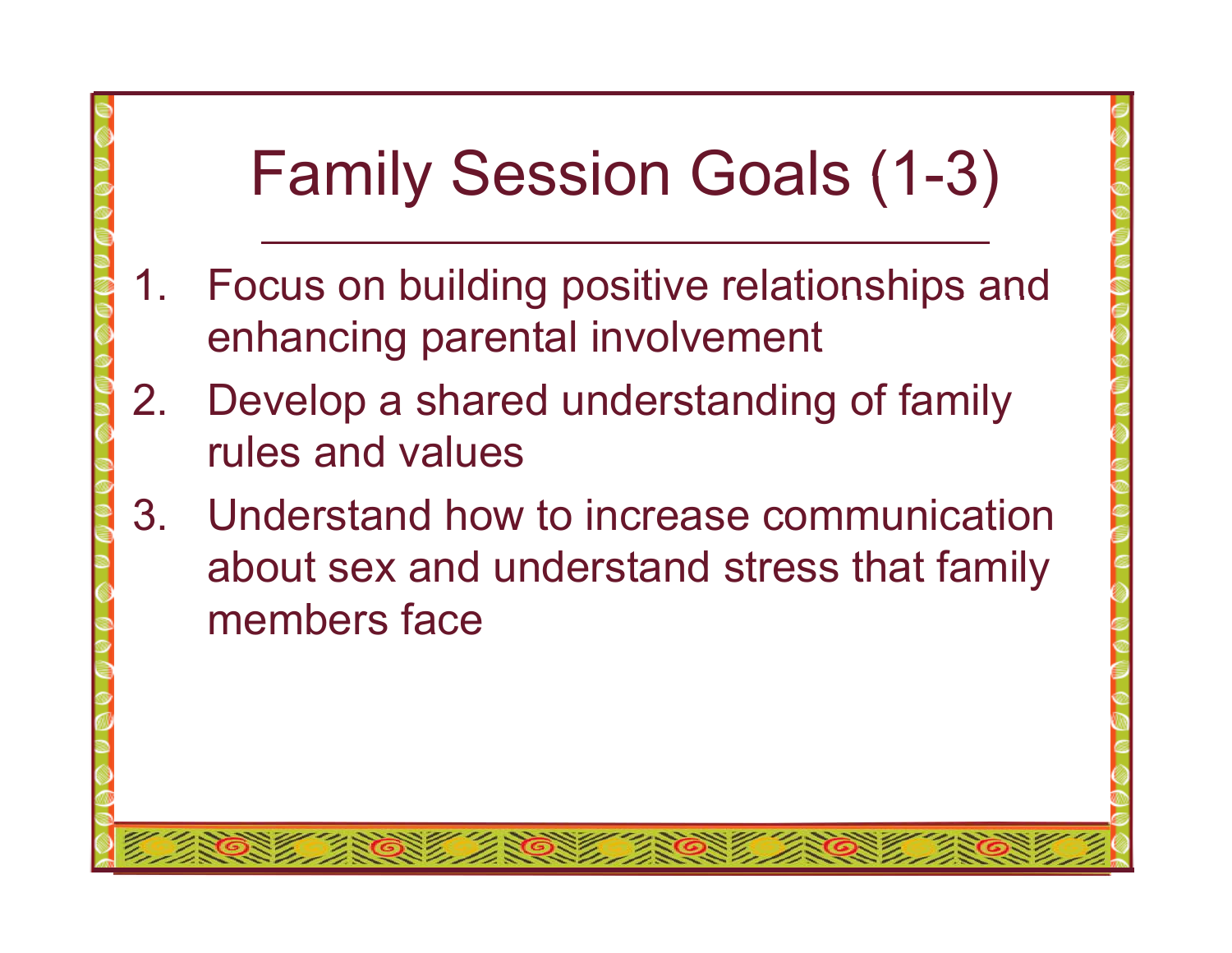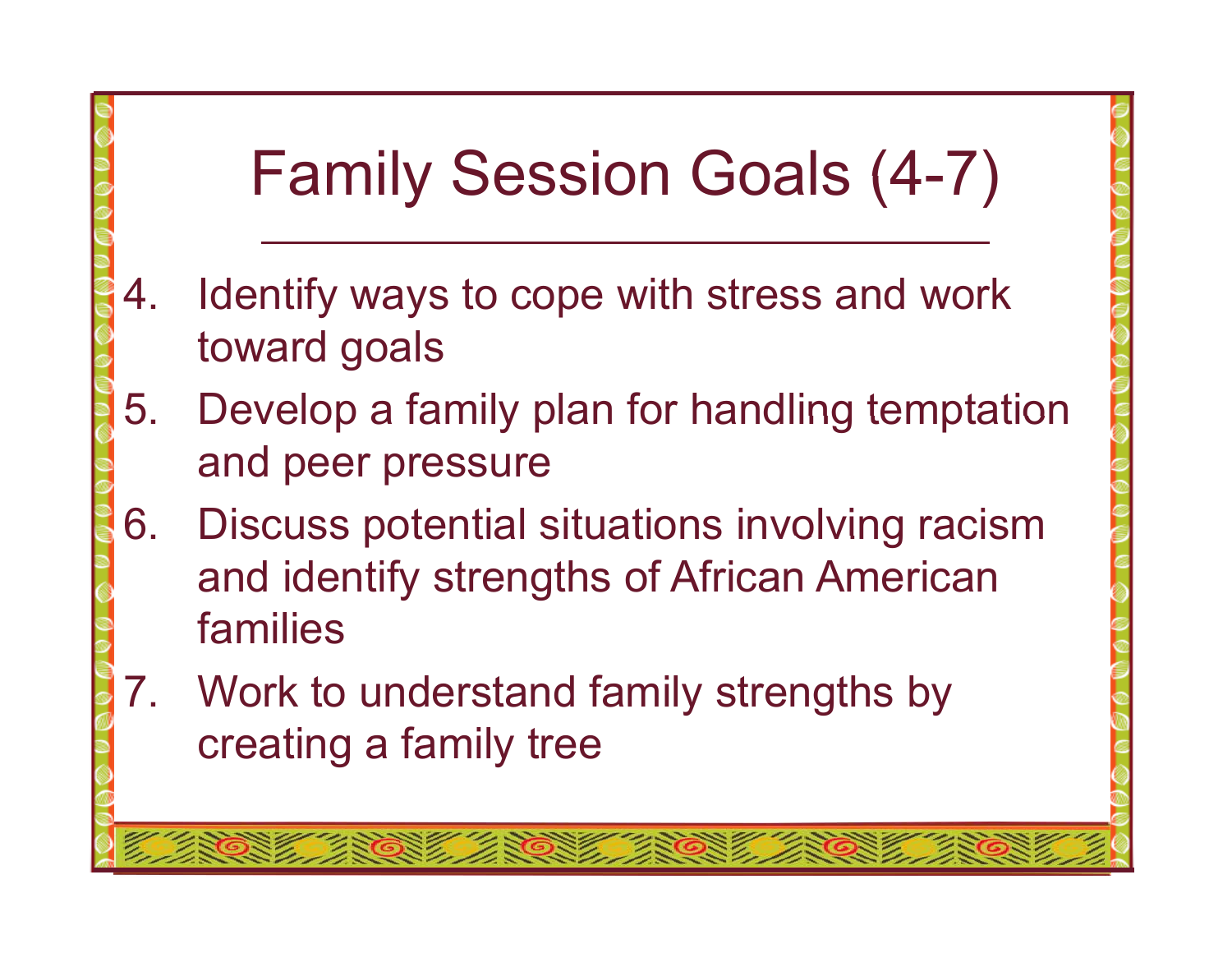Family Activity Demonstration

Session 6 – Racial Socialization**F il Di i Diffi lt Family Discussion on Difficult Situations**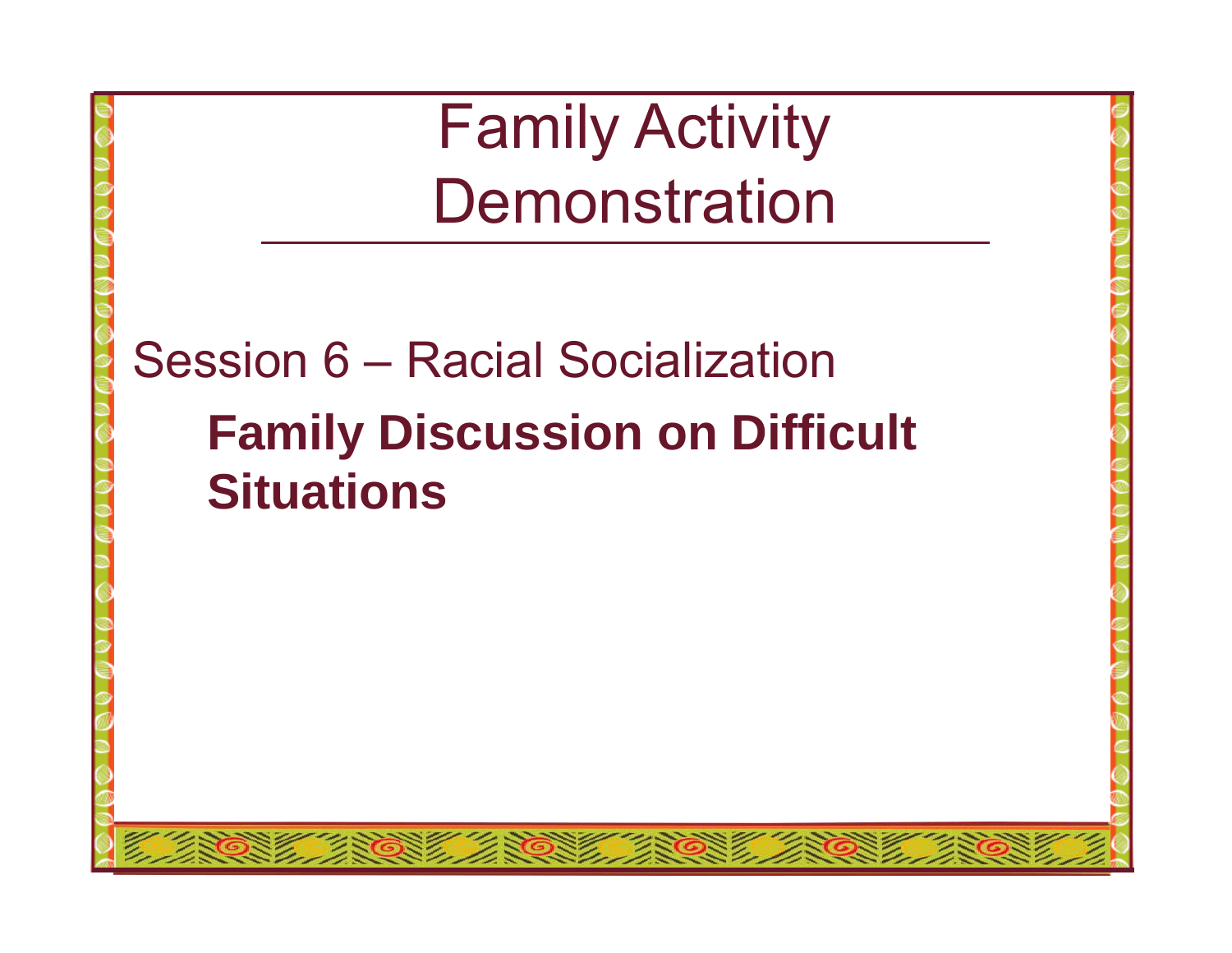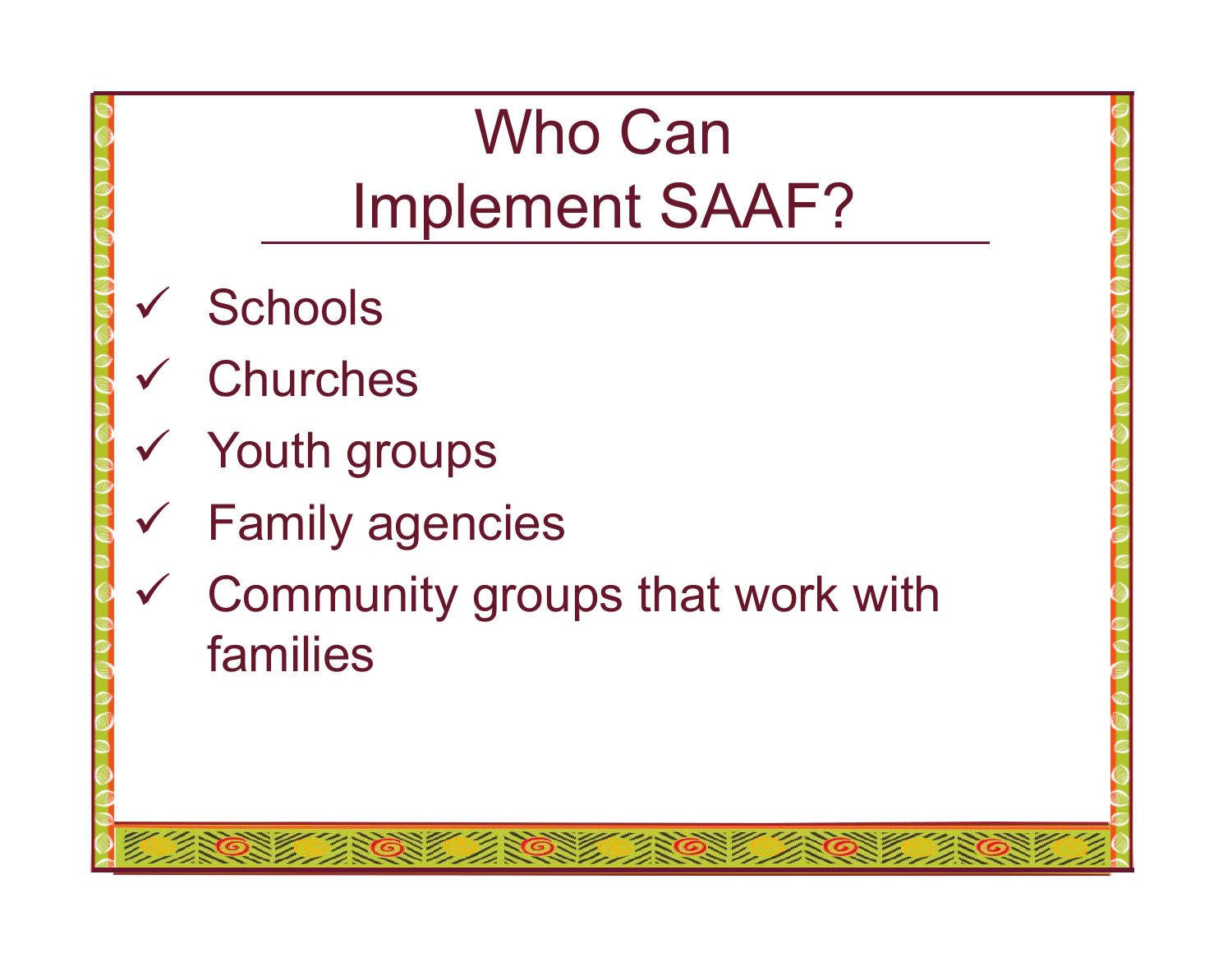## Who CanImplement SAAF?

#### **P i Q lifi ti Primary Qualifications**

- Experience working with youth & families
- $\bullet$  Completed post-secondary education (Associate's or Bachelor's degree, or technical training)
- Ability to adopt a strength-based orientation
- •Comfort discussing race-related issues and ability to help others feel comfortable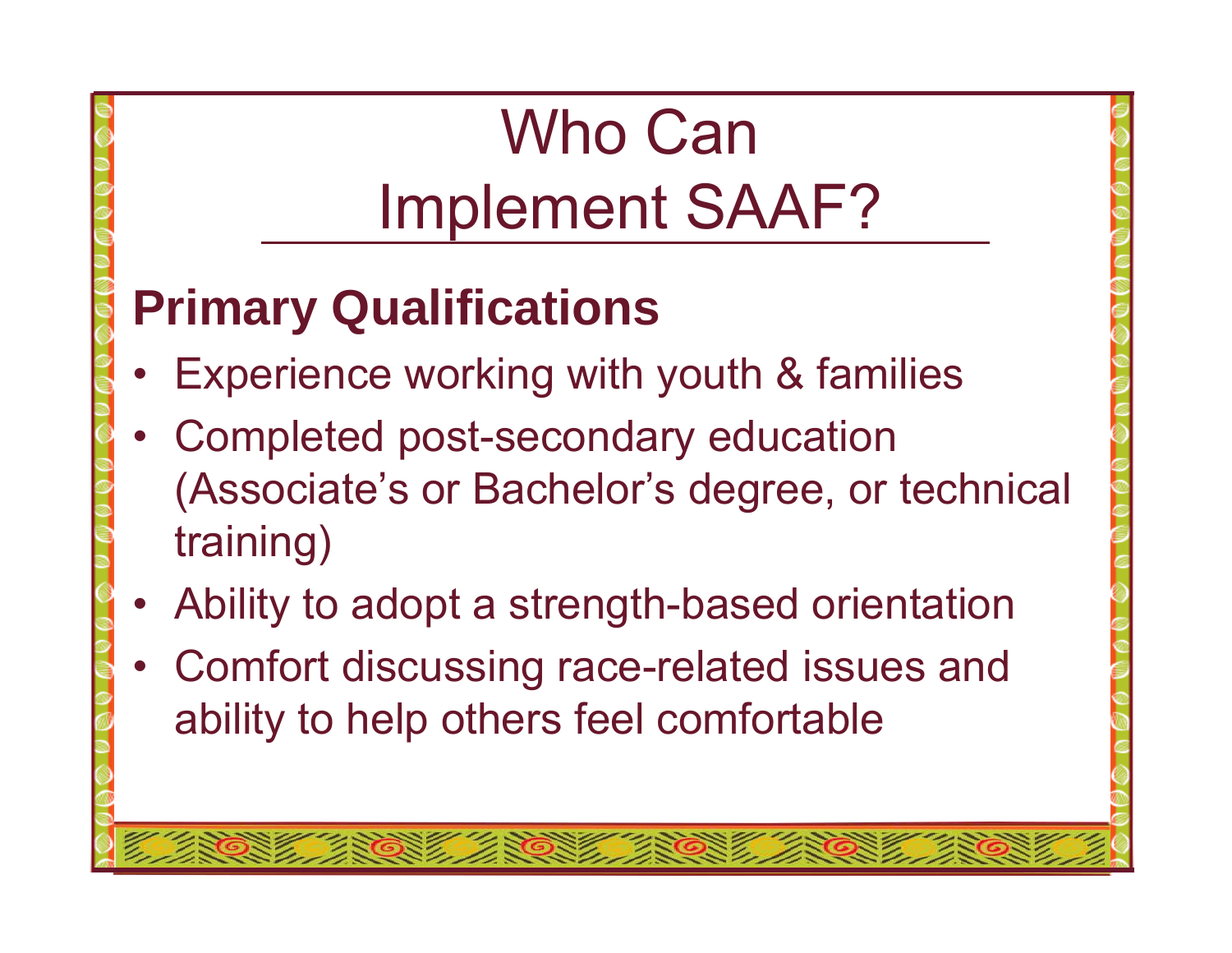## Who Can Benefit From SAAF?

- Families with African American or mixed ethnicity children
- •Single-parent families
- Two-parent families
- Blended families
- Foster families
- Families with grandparents as caregivers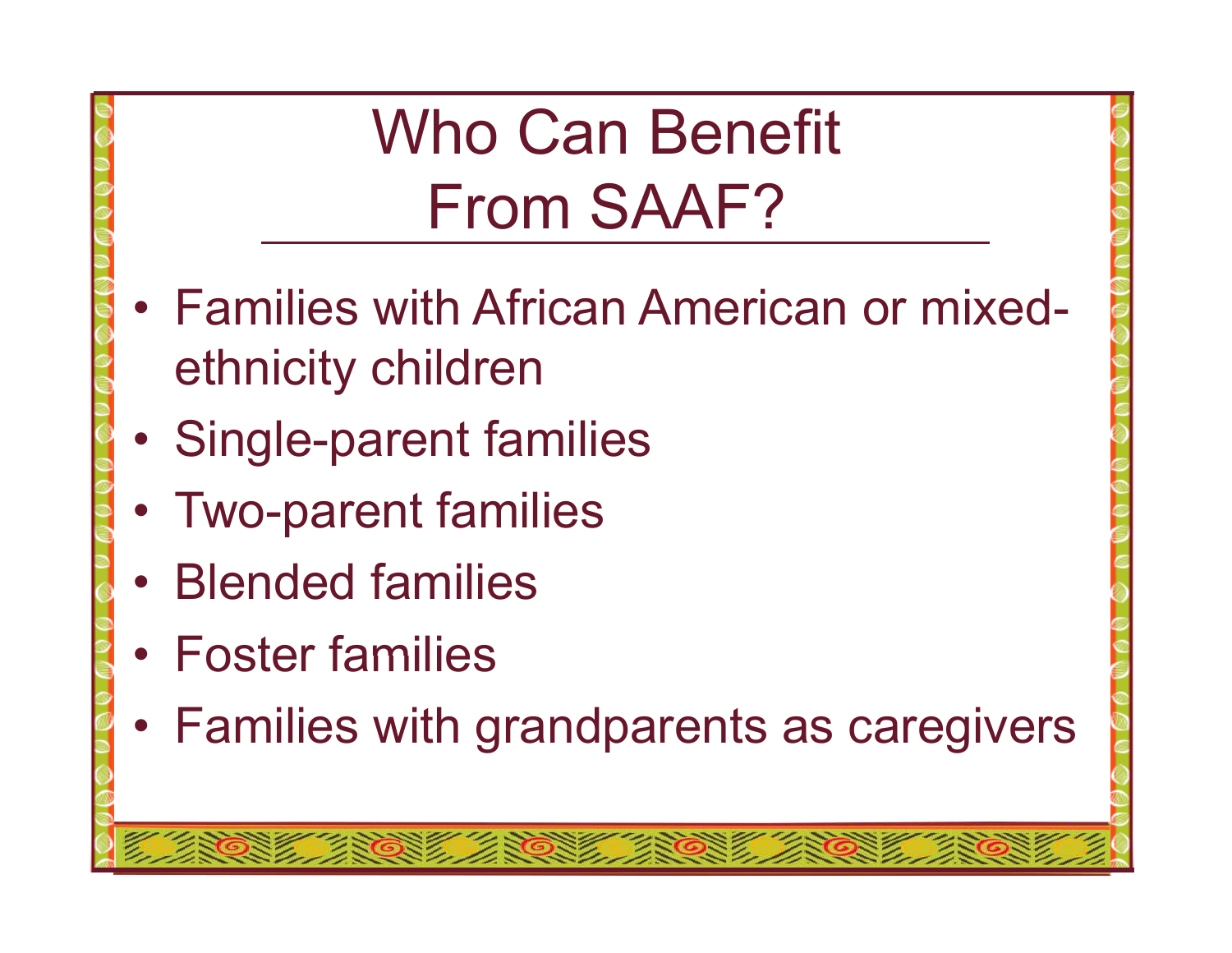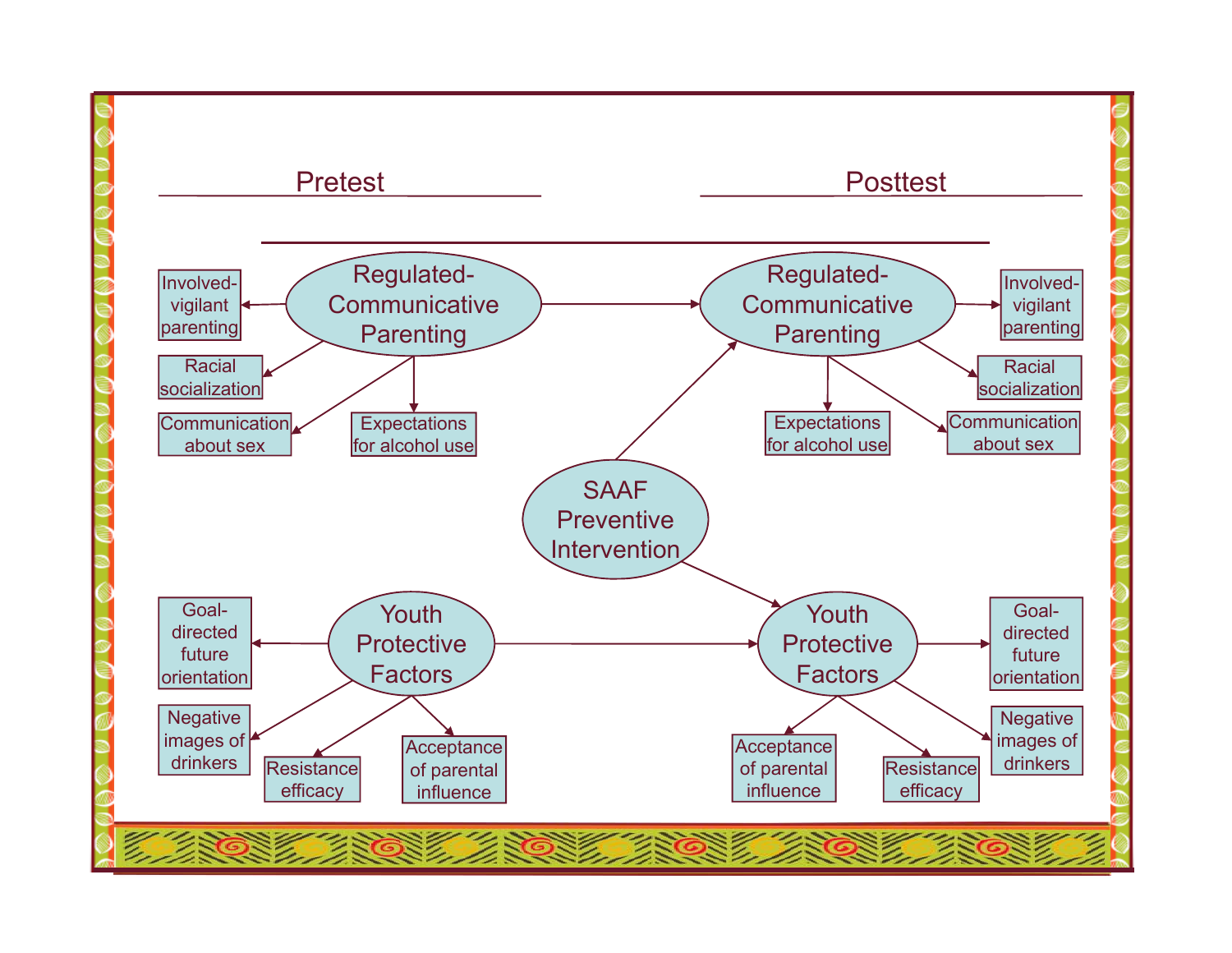#### **New User Proportions for Alcohol Use at Posttest by Experimental Condition**

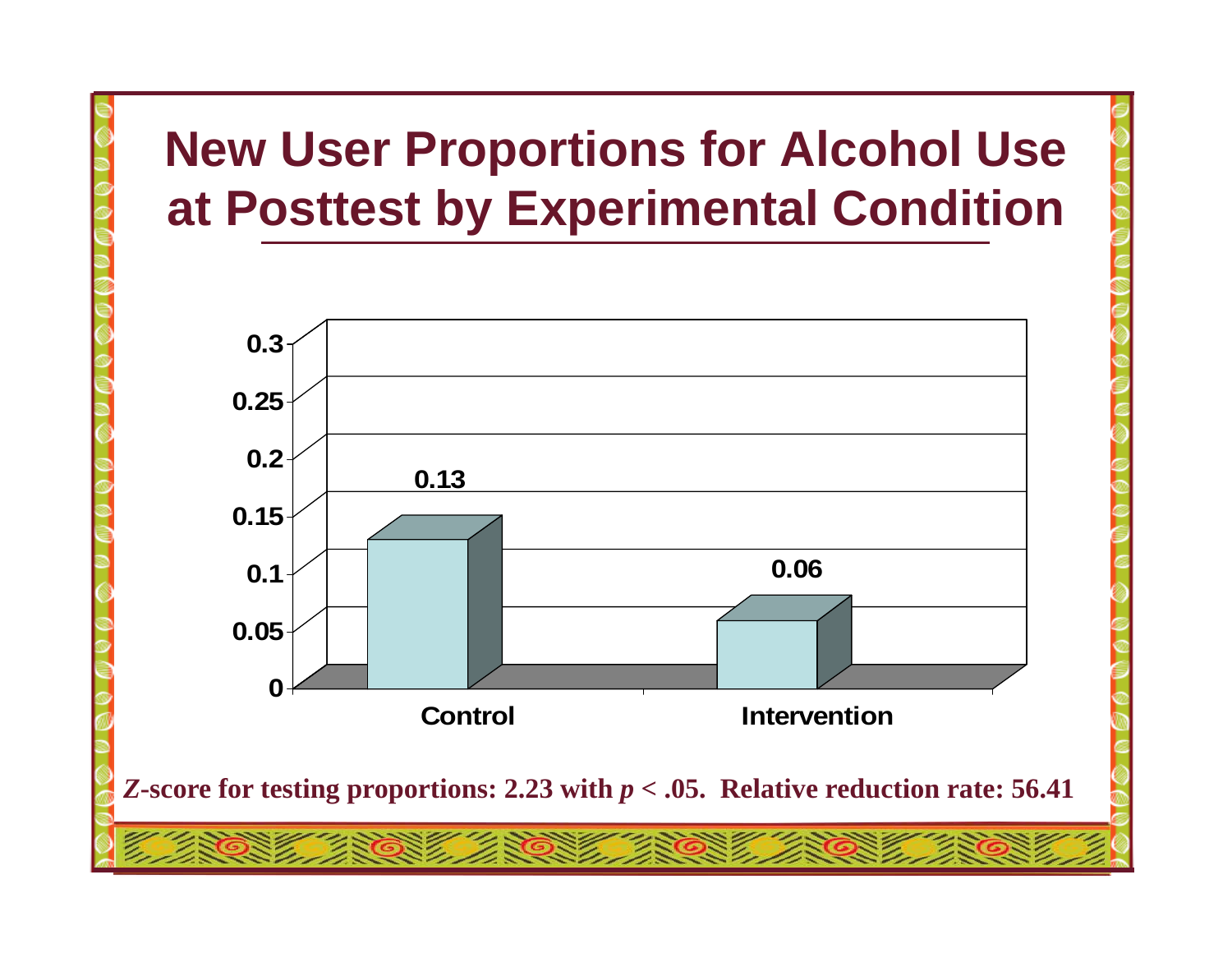#### **New User Proportions for Alcohol Use at Long -term Follow term -up by Experimental Condition**

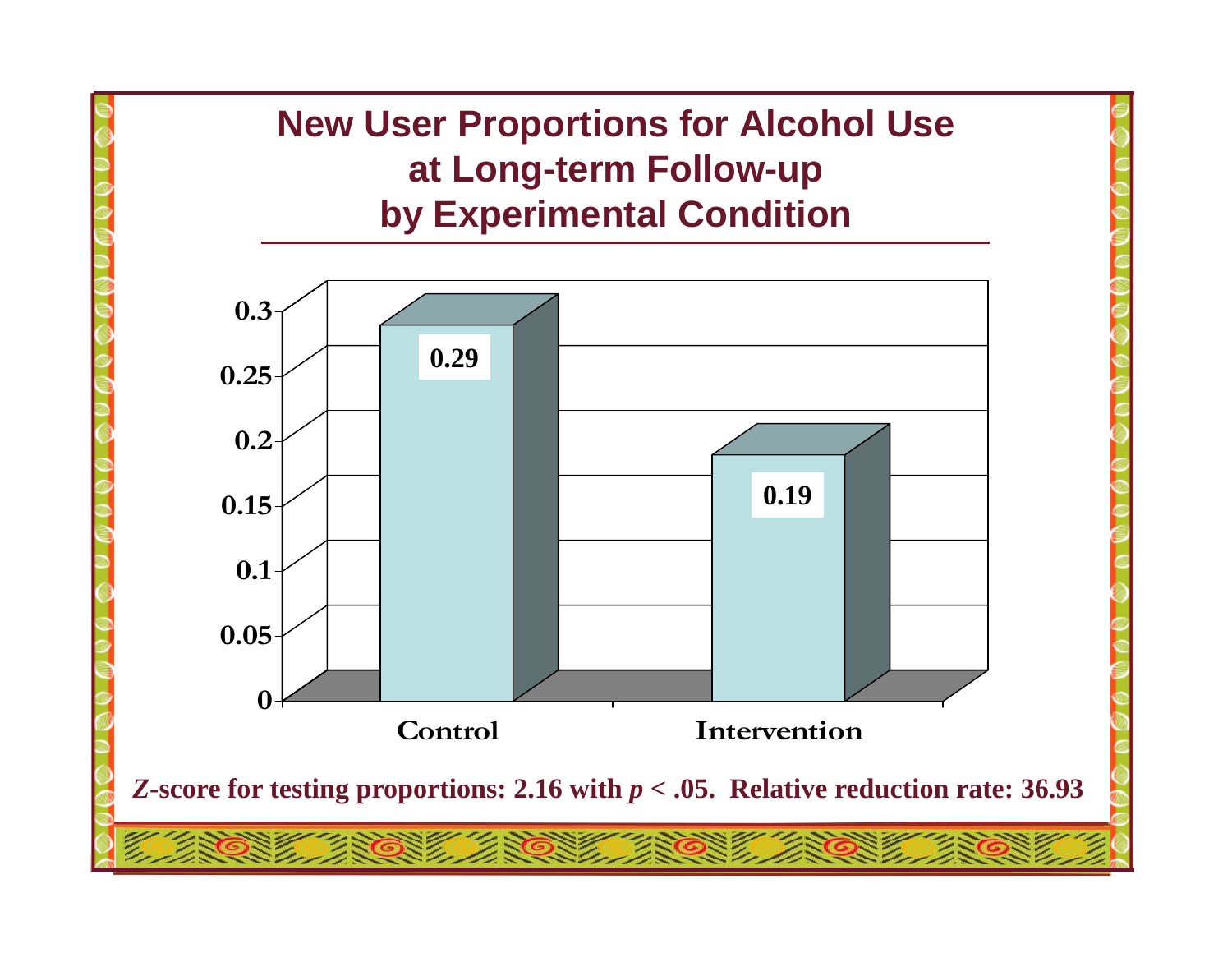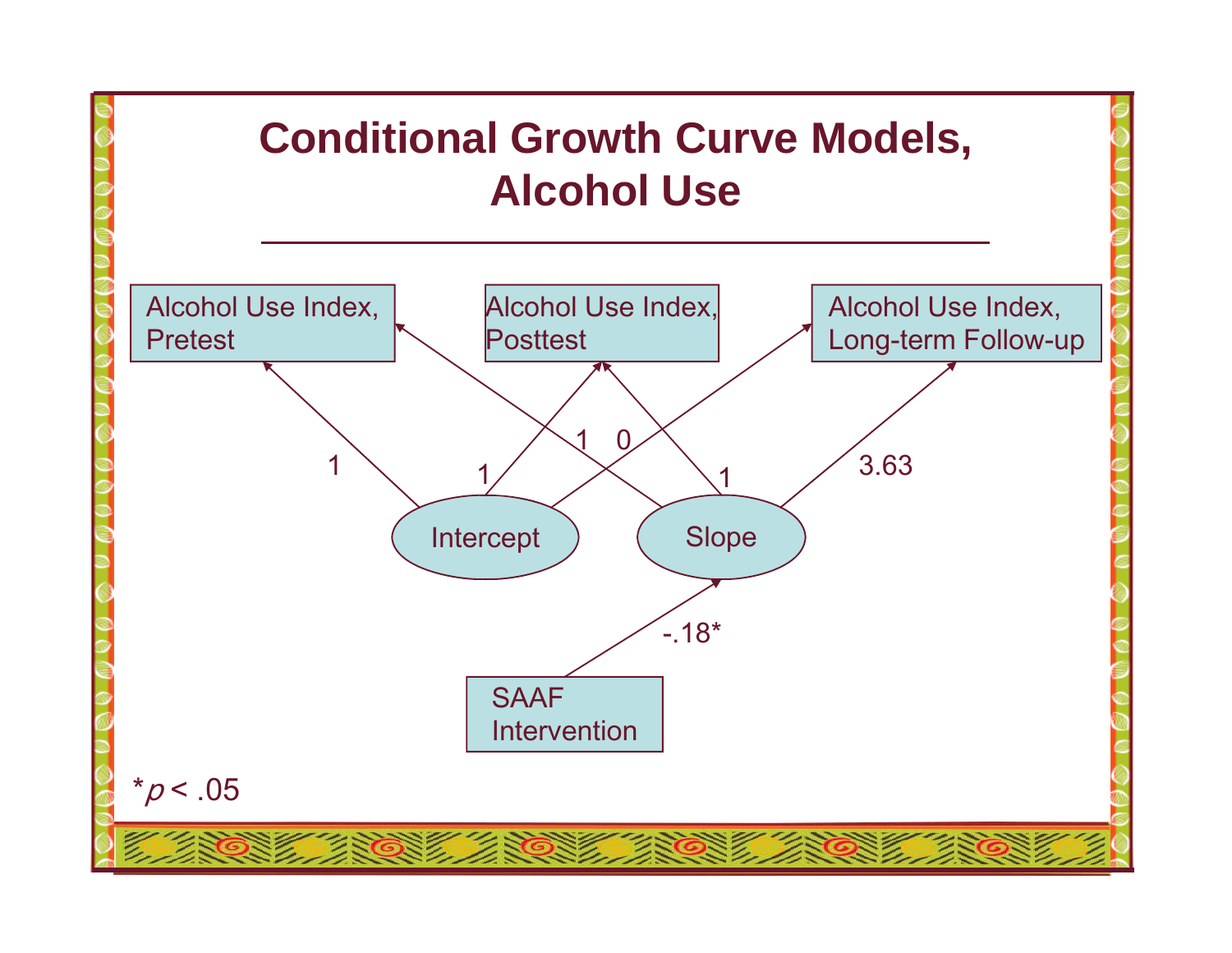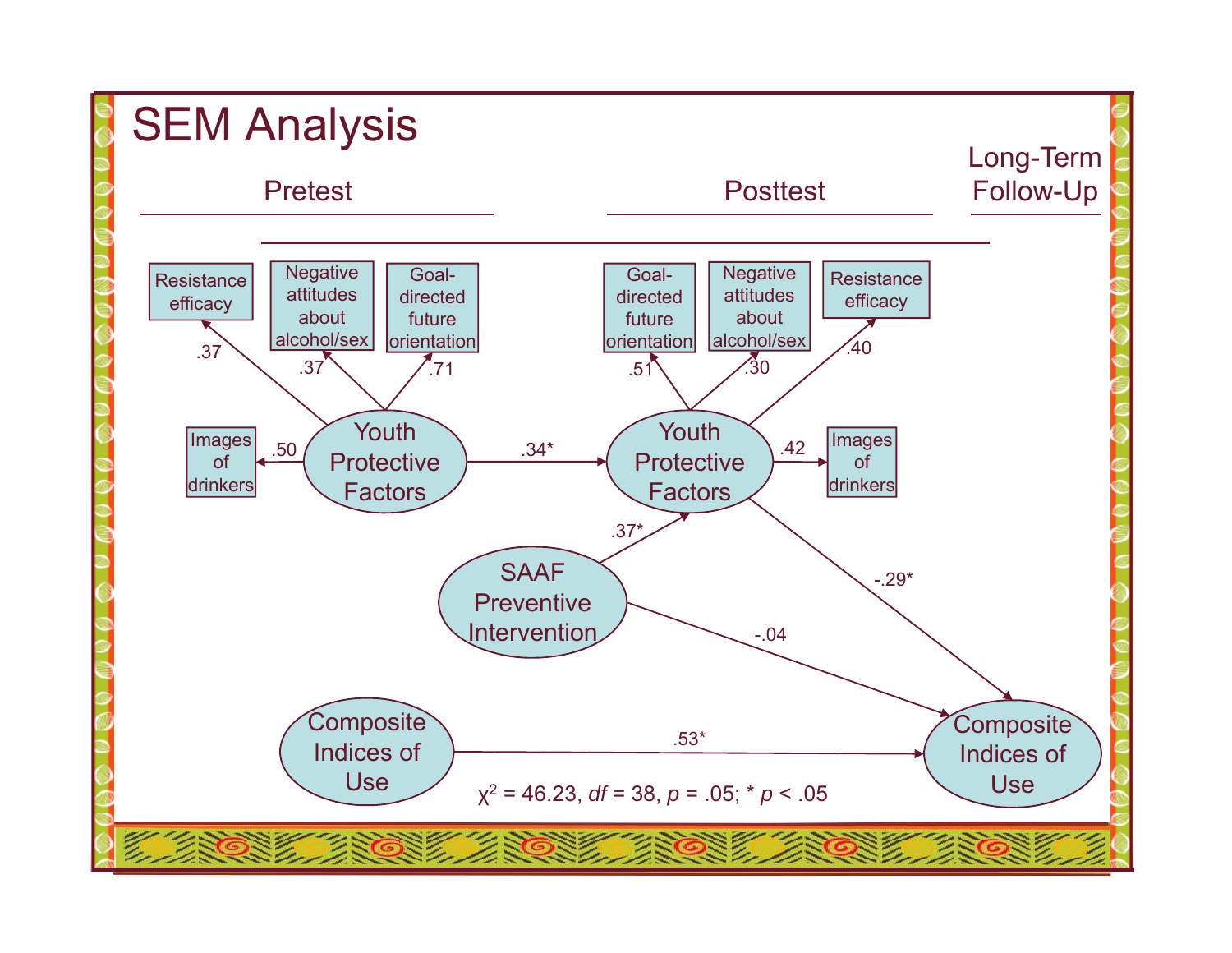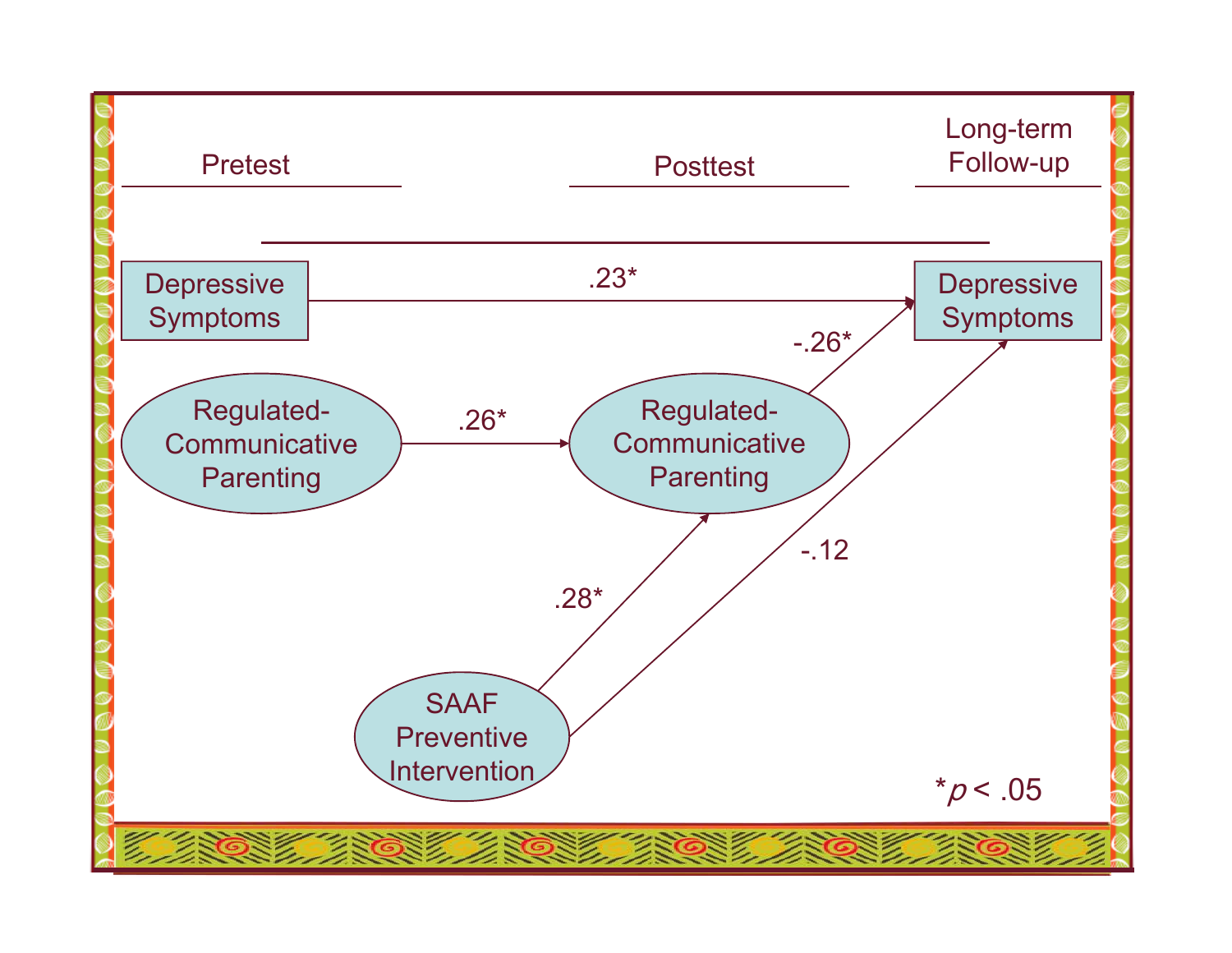